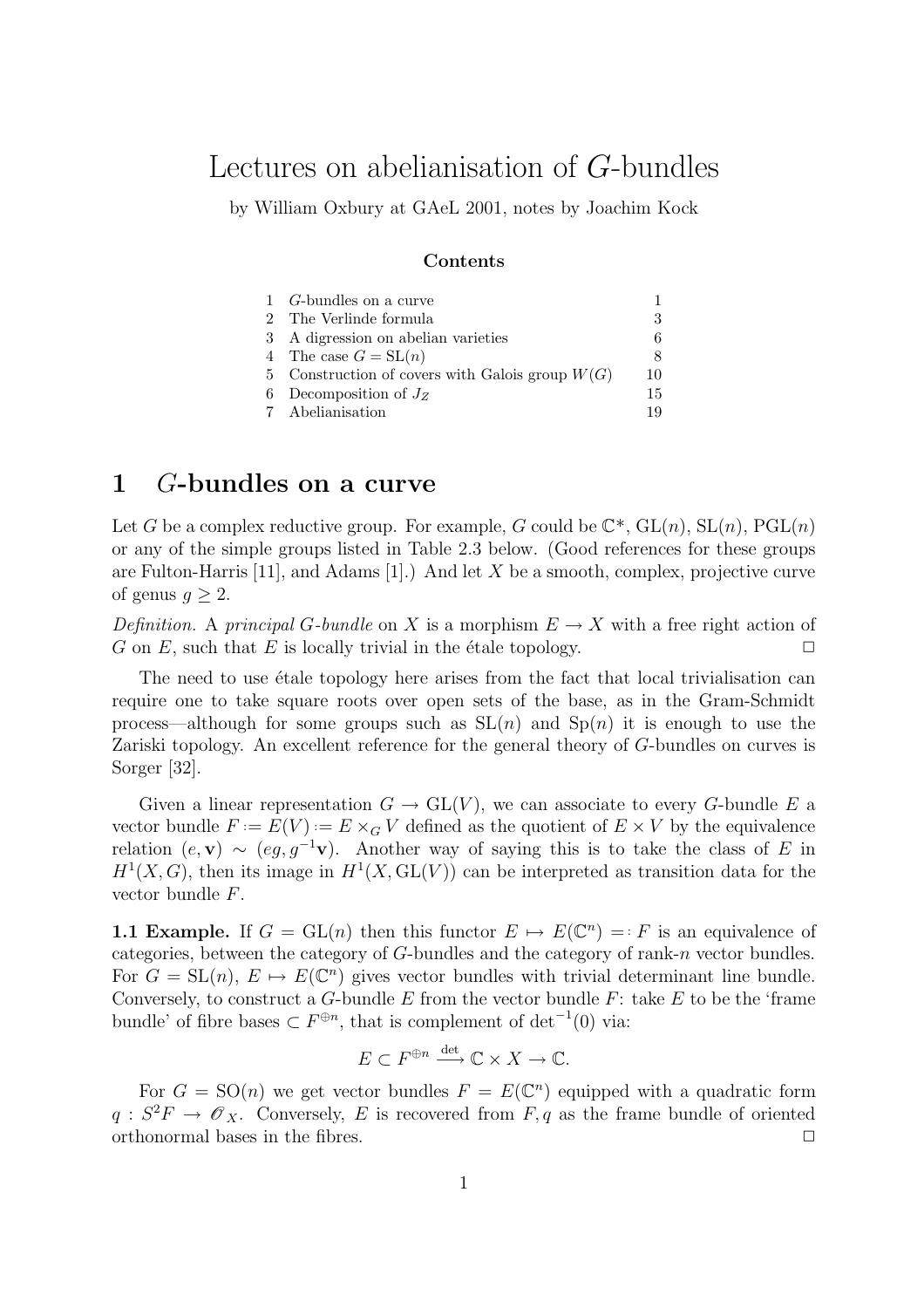G-bundles on a curve X are parametrised by a projective moduli space, and we can summarise the basic facts in the following theorem due to Ramanathan [27], [28]. Balaji has recently given a simplification of the GIT construction (see [2]).

#### 1.2 Theorem. (Ramanathan, Balaji.)

- (i) There exists a normal projective variety  $M_X(G)$  parametrising equivalence classes of semi-stable G-bundles on X.
- (ii) The connected components of  $M_X(G)$  are labelled by  $|\pi_1(G)|$ , the fundamental group of G.
- (iii) At points corresponding to generic stable  $G$ -bundles  $E$ , we have

$$
T_E M_X(G) \simeq H^1(X, \text{ad } E).
$$

 $(iv)$  dim  $M_X(G) = (g-1)$  dim  $G + \dim Z(G)$ .

1.3 Remark. (i) The notion of semi-stability for G-bundles is a natural generalisation of slope stability for vector bundles: let  $P \subset G$  be a maximal parabolic subgroup and consider the bundle  $E/P \to X$ . A section  $\sigma : X \to E/P$  is called a *reduction of structure* group of E to  $P \subset G$ , and E is called *semistable* if for all  $P, \sigma$ ,

$$
\deg(\sigma^* T^{\text{vert}}) \ge 0.
$$

Note that in the case  $G = SL(n)$  or  $GL(n)$ , if we view E as a vector bundle then  $E/P$ is a Grassmann bundle of subspaces of a given dimension in the fibres. Then a reduction  $\sigma: X \to E/P$  is equivalent to specifying a subbundle  $F \subset E$ . Moreover, the pull-back along  $\sigma$  of the vertical tangent bundle is just  $\text{Hom}(F, E/F)$ , and one can easily verify that the above inequality is equivalent to

$$
\frac{\deg F}{\operatorname{rk} F} \le \frac{\deg E}{\operatorname{rk} E}.
$$

(ii) E is always topologically trivial on  $X \setminus \{pt\}$ . So topologically, E is determined by a loop  $S^1 \to G$ . This explains (ii).

(iii) At a stable bundle  $E \in M_X(G)$  the moduli space locally looks like  $H^1(X, ad E)/\Gamma$ where  $\Gamma = \text{Aut}(E)/Z(G)$  is a finite group. (Here  $\text{ad}(E) = E(\mathfrak{g})$  is the adjoint representation.) At points corresponding to bundles E such that  $Z(G) \subsetneq \text{Aut } E$ , the moduli space  $M_X(G)$  has finite quotient singularities.

**1.4 Example.** If 
$$
G = \mathbb{C}^*
$$
, then  $M_X(G) = \text{Pic } X$ . In this case,  $T_E M = H^1(\mathcal{O}_X)$ .  $\square$ 

**1.5 Example.**  $G = SL(n)$ :  $M_X(SL(n))$  is the irreducible moduli space of vector bundles F with det  $F = \mathcal{O}_X$ . Every stable vector bundle is simple, so the group  $\Gamma$  is trivial. So the moduli space  $M_X(\mathrm{SL}(n))$  is smooth at all stable bundles—though this is not typical. The tangent space is  $T_F M = H^1(X, \text{End}_0 F)$  where  $\text{End}_0 F$  is the vector bundle of trace free endomorphisms.  $\Box$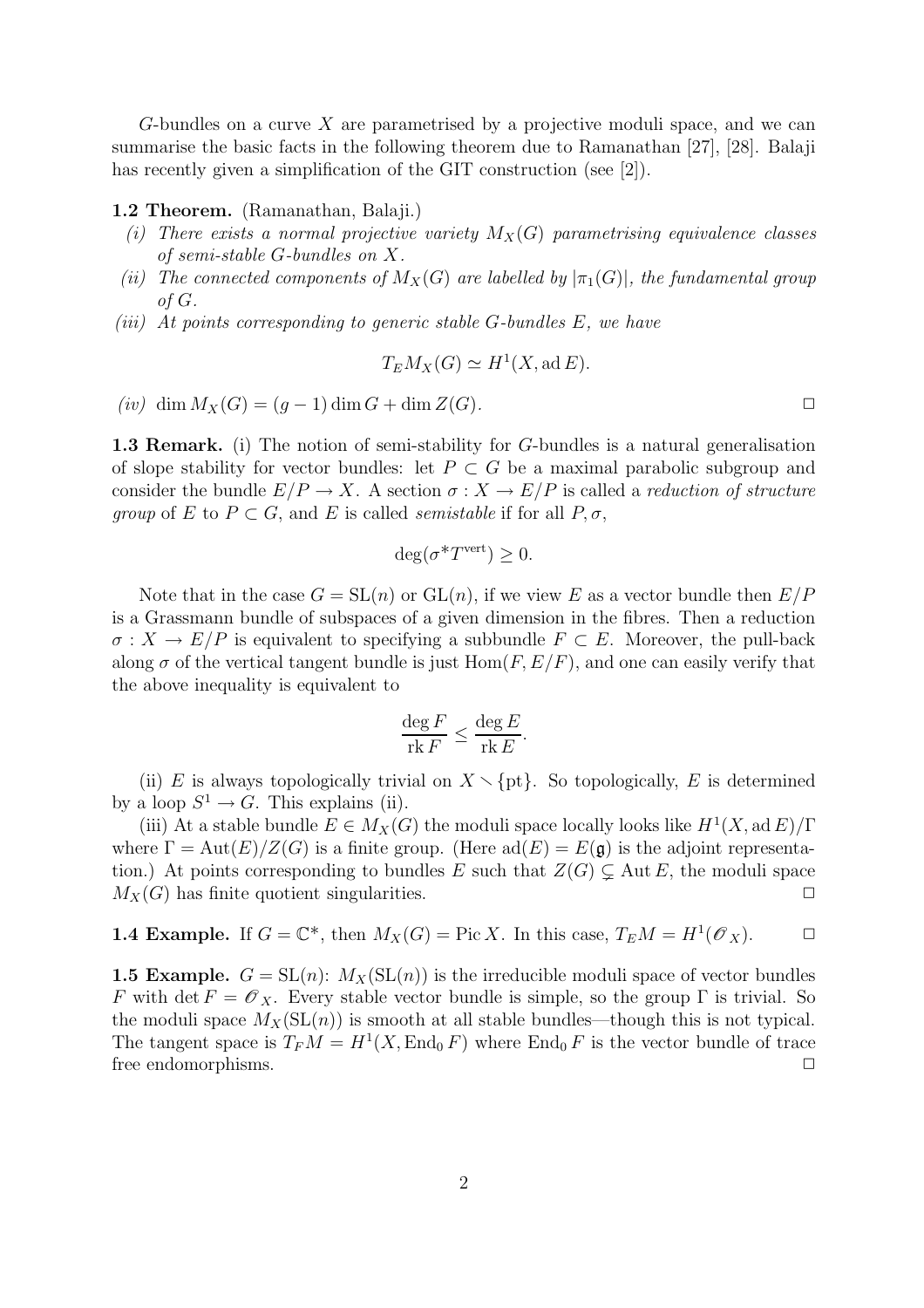# 2 The Verlinde formula

The Verlinde formula is just the Riemann-Roch formula for  $M_X(G)$ . We will assume that G is simple. Then there is a machine:

$$
\begin{Bmatrix} \text{linear representations} \\ G\times V\to V \end{Bmatrix} \longrightarrow \begin{Bmatrix} \text{line bundles} \\ \Theta(V)\in \text{Pic}\, M_X(G) \end{Bmatrix}
$$

This works as follows. For each  $\xi \in Pic^{g-1}(X)$  define

$$
D_{\xi} = \{ E \in M_X(G) \mid H^0(X, \xi \otimes E(V)) \neq 0 \}.
$$

It follows from results of Drézet-Narasimhan [8] that this is a Cartier divisor, and that its definition does not depend on the choice of  $\xi$ . It therefore defines a line bundle on the moduli which we denote by

$$
\Theta(V) := \mathscr{O}_M(D_{\xi}),
$$

called the *theta line bundle* of the representation.  $\Box$ 

**2.1 Remark.** In particular, this gives a map  $f : Pic^{g-1}(X) \rightarrow |\Theta(V)|_M$  such that  $f^*\mathscr{O}(1) = \mathscr{O}_{\text{Pic}^{g-1}(X)}(n\Theta)$ , where  $n = \dim V$ , and where  $\Theta$  is the Riemann theta divisor. Thus we get a linear map

$$
H^0(M, \Theta(V))^* \to H^0(J_X, n\Theta).
$$

2.2 Theorem. (Laszlo-Sorger [18]; see also [32].) The moduli stack of G-bundles on X has infinite cyclic Picard group  $\mathbb{Z}\langle\mathscr{L}\rangle$ . The (ample) generator  $\mathscr L$  does not in general descend to  $M_X(G)$ , but there is an injection

$$
Pic M_X(G) \quad \longrightarrow \quad \mathbb{Z}\langle \mathscr{L} \rangle
$$

under which  $\Theta(V) \cong \mathscr{L}^{d_V}$ , where  $d_V$  is the Dynkin index of the representation V.  $\Box$ 

The Dynkin index  $d_V \in \mathbb{Z}$  is a number computed from the weights of the representation. Denoting the set of weights in the weight lattice by  $\mathfrak{X}(V) \subset \Lambda$  (see 5.12), this number is computed by

$$
d_V = \frac{1}{2} \sum_{\lambda \in \mathfrak{X}(V)} m_{\lambda} \langle \lambda | \theta^{\vee} \rangle^2
$$

where  $m_{\lambda}$  is the multiplicity of the weight  $\lambda$ , and  $\theta^{\vee}$  denotes the maximal coroot. The Dynkin index has a topological interpretation as the degree of the homotopy map induced by the representation,

$$
\pi_3(G) = \mathbb{Z} \to \pi_3(\operatorname{SL}(V)) = \mathbb{Z}.
$$

2.3 Table. Here is a list of the simple groups, the dimension of their smallest representations, and Dynkin indices. (The last column indicates whether this representation is minuscule or quasi-minuscule, and will be used later (see Definition 5.12 below).)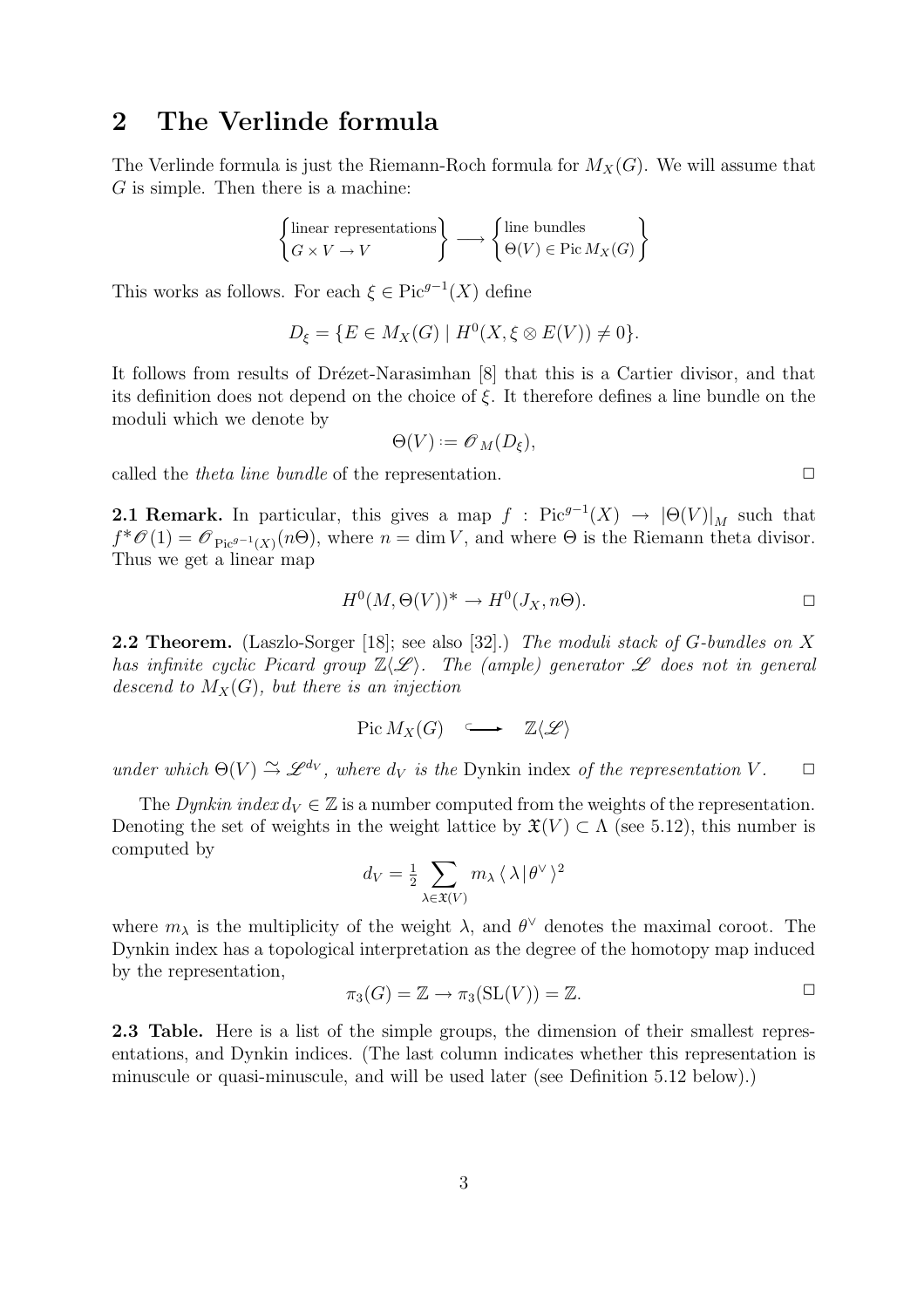| G                                                                                          | $\dim G$         | dimension of     | <b>Dynkin</b><br>index |           |
|--------------------------------------------------------------------------------------------|------------------|------------------|------------------------|-----------|
|                                                                                            |                  | smallest repn    |                        |           |
| SL(n)                                                                                      | $n^2-1$          | $\boldsymbol{n}$ | 1                      | min.      |
| $Spin(2n) \longrightarrow^{\hspace{2mm}2:1} SO(n)$                                         | $n(2n-1)$ 2n     |                  | $\overline{2}$         | min.      |
| $\text{Spin}(2n+1) \stackrel{2:1}{\longrightarrow} \text{SO}(2n+1) \mid n(2n+1) \mid 2n+1$ |                  |                  | $\overline{2}$         | $q.-min.$ |
| Sp(n)                                                                                      | $n(2n+1)$   $2n$ |                  | $\mathbf{1}$           | min.      |
| $G_2 = \text{Aut}(\mathbb{O})$                                                             | 14               | $\overline{7}$   | $\overline{2}$         | $q$ -min. |
| $F_4$                                                                                      | 52               | 26               | 6                      | $q$ -min. |
| $E_6$                                                                                      | 78               | 27               | 6                      | min.      |
| $E_7$                                                                                      | 133              | 56               | 12                     | min.      |
| $E_8$                                                                                      | 248              | 248              | 60                     | $q$ -min. |

For every  $i > 0$  we have  $h^{i}(M_X(G), \mathcal{L}^{\otimes k}) = 0$ , while for  $i = 0$ , the Verlinde formula has the form:

$$
h^0(M_X(G),\mathscr{L}^{\otimes k})=\sum \bigg(\prod_{\text{pos. roots}} \bigl(^{\text{trigonometric expr.}}_{\text{involving weights}}\bigr)^{g-1}\bigg)^{g-1}
$$

where the sum is over a finite set of weights (depending on  $k$ ). There is no need here to be more precise than this, though the interested reader can consult Beauville [3] for the derivation of the formula using fusion rings, and Oxbury-Wilson [26] for computations and some properties when  $G$  is a classical group.

The formula was proved by Faltings [10], and a useful expository account of the whole story can be found in Sorger [31].

**2.4 Example.** For  $G = SL(2)$  the Verlinde formula was proved using more traditional algebro-geometric methods than for the general case by Thaddeus [33]. In this case it reads

$$
h^{0}(M_{X}(G), \mathscr{L}^{k}) = \sum_{j=1}^{k+1} \left( \frac{k+2}{2\sin^{2}(j\pi/(k+2))} \right)^{g-1}.
$$

(As an exercise, the reader may care to check that when  $g = 2$ , for which  $M \simeq \mathbb{P}^3$ (cf. Narasimhan-Ramanan [21] and Remark 4.2 below), this reduces to

$$
h^0(M,\mathscr{L}^k) = \binom{k+3}{k}.
$$

Despite appearances the formula always gives an integer (as it must!). Zagier [34] explains this as follows. Rewrite  $h^0(M_X(\mathrm{SL}(2)), \mathscr{L}^k) = \left(\frac{k+2}{2}\right)$  $\frac{+2}{2}V_g(k+2)$  where

$$
V_g(m) := \sum_{j=1}^{m-1} \left( \frac{1}{\sin(j\pi/m)} \right)^{2g-2}.
$$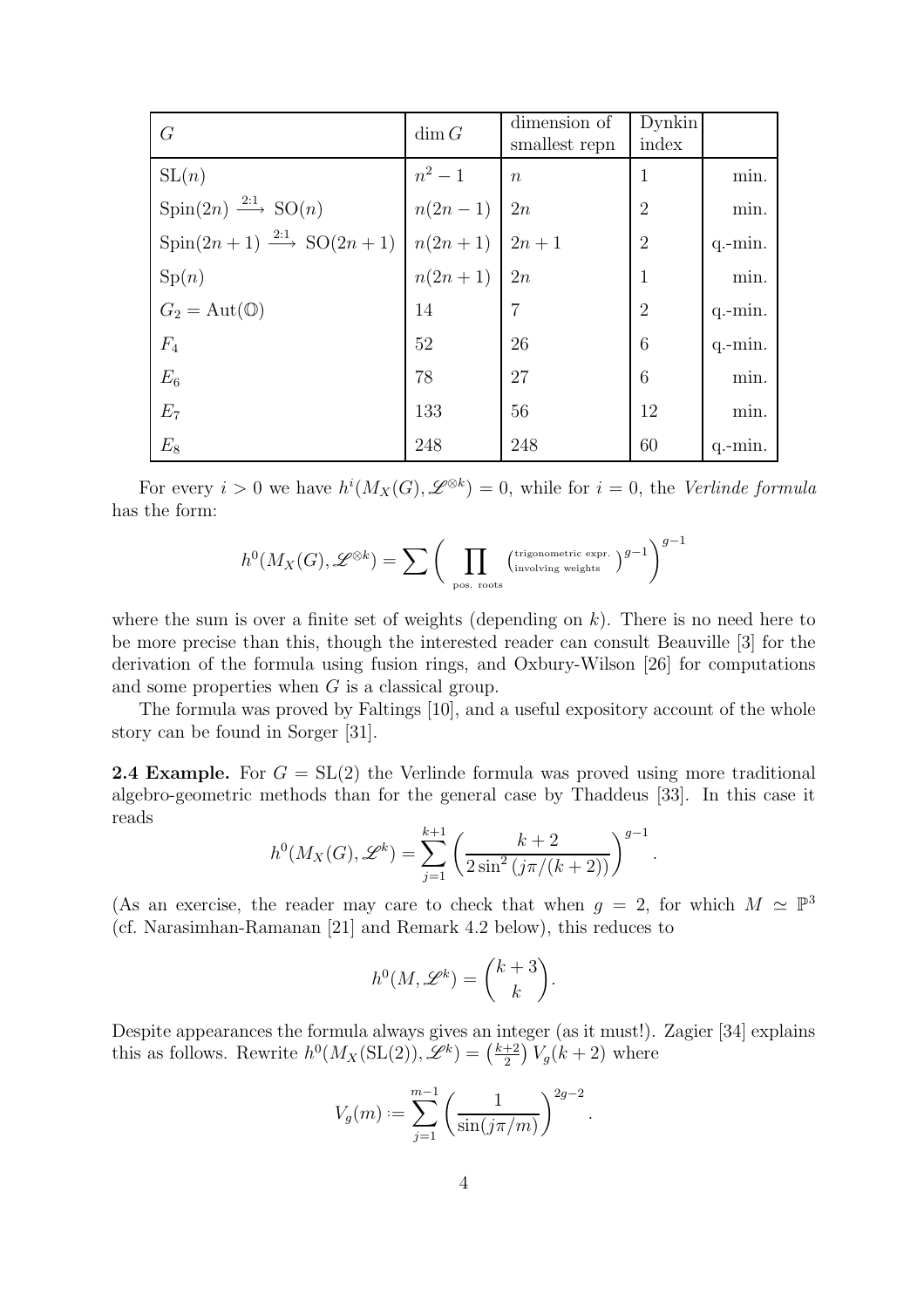These numbers are the coefficients of the following generating function.

$$
1 - \sum_{g=2}^{\infty} V_g(m) \sin^{2g-2}(x) = \frac{m \tan(x)}{\tan(mx)},
$$

and from this one can extract an expression in terms of Bernoulli numbers:

$$
V_g(m) = \sum_{s=0}^{g-1} \left\{ \frac{(-1)^{s-1} 2^{2s} B_{2s}}{(2s)!} \operatorname{Res}_{z=0} \left( \frac{z^{2s-1}}{\sin^{2g-2}(z)} \right) \right\} m^{2s}.
$$

It now follows that  $V_q(m)$  is a polynomial in m, and that it is in fact an integer.  $\Box$ 

2.5 Table. Here is a list of Verlinde numbers for the simple, simply-connected groups at level  $k = 1$ , and we take as the focus of these lectures the problem of understanding some of these numbers.

| G                | $h^0(M,\mathscr{L})$                                                                |
|------------------|-------------------------------------------------------------------------------------|
| SL(n)            | $n^{g}$                                                                             |
| Spin(2n)         | $4^g$                                                                               |
| $Spin(2n+1)$     | $2^{g-1}(2^g+1)$                                                                    |
| $\mathrm{Sp}(n)$ | $n+1$<br>$\sum_{j=1}^{\infty} \left( \frac{n+2}{2\sin^2(j\pi/(n+2))} \right)^{g-1}$ |
| $G_2$            | $\left(\frac{5+\sqrt{5}}{2}\right)^{g-1}+\left(\frac{5-\sqrt{5}}{2}\right)^{g-1}$   |
| $F_4$            | $\left(\frac{5+\sqrt{5}}{2}\right)^{g-1}+\left(\frac{5-\sqrt{5}}{2}\right)^{g-1}$   |
| $E_6$            | 3 <sup>g</sup>                                                                      |
| $E_7\,$          | $2^g$                                                                               |
| $E_{8}$          | 1                                                                                   |

There are some obvious remarks. The number  $n^g$  for  $SL(n)$  (the reader may care to check that for  $n = 2$  this agrees with Example 2.4) coincides with the number of level-n theta functions on the Jacobian of the curve, and this will be explained in Section 4. For the spin groups the numbers that appear are the numbers of theta characteristics and even theta characteristics, respectively, of the curve. This was explained in Obxury [23], though we shall return to the even spin case in the last lecture. The symplectic Verlinde number the reader will recognise from Example 2.4: this is an example of a reciprocity relation (as is the equality of the  $G_2$  and  $F_4$  numbers) which is a common feature of the Verlinde formula (see Oxbury-Wilson [26]).

But the most striking fact which appears in the table is the simplicity of the Verlinde numbers for  $E_6$ ,  $E_7$  and  $E_8$ , and our goal should be to interpret these spaces as spaces of theta functions on polarised abelian varieties.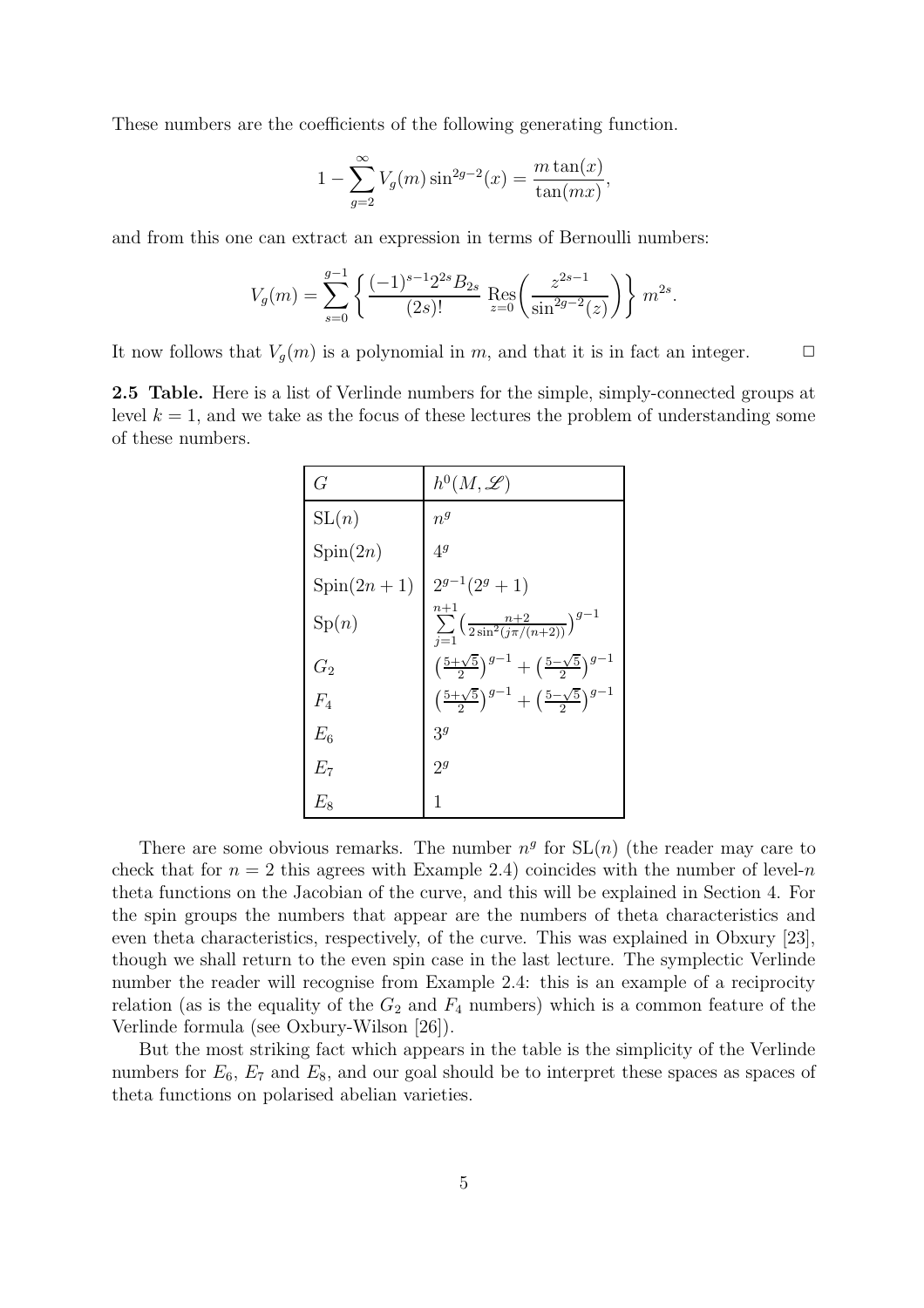#### 3 A digression on abelian varieties

**3.1 Principal polarisation.** Let  $A = \mathbb{C}^g/\Gamma$  be an abelian variety, where  $\Gamma \subset \mathbb{C}^g$  is a lattice. Line bundles on A are described by Appel-Humbert data:

$$
0 \to Pic^0 A \to Pic A \xrightarrow{c_1} NS(A) \to 0
$$

where  $Pic^0 A = Hom(\Gamma, S^1)$  and  $NS(A)$  is the Néron-Severi group whose elements are represented by Hermitian forms  $H$  on  $\mathbb{C}^g$  with im  $H$  integral on  $\Gamma$ .

Given  $L \in \text{Pic } A$ , define

$$
\varphi_L: A \longrightarrow \widehat{A} := \text{Pic}^0 A
$$

$$
x \longmapsto t_x^* L \otimes L^{-1},
$$

and let  $K(L) = \ker \varphi_L$ . This is a finite subgroup of A and is uniquely expressible as

$$
K(L) \simeq (\mathbb{Z}_{d_1} \times \cdots \times \mathbb{Z}_{d_g})^2, \qquad d_1 \mid d_2 \mid \cdots \mid d_g.
$$

Equivalently,  $c_1(L)$  is represented by the skew form

$$
\left(\begin{array}{c|c} & & d_1 & & \\ & & & d_1 & & \\ \hline -d_1 & & & & d_g & \\ & & & & & 0 & \\ & & & & -d_g & & \end{array}\right)
$$

on Γ. The sequence  $(d_1, \ldots, d_q)$  is called the *type of the polarisation*  $c_1(L) \in \text{NS}(A)$ . By Riemann-Roch,

$$
h^0(A, L) = d_1 \cdots d_g.
$$

The line bundle L gives a *principal polarisation* if  $K(L) = 0$ , or equivalently, the polarisation type is  $(1, ..., 1)$ , or  $h^0(A, L) = 1$ .

If L is not a principal polarisation then  $\varphi_L$  does not have an inverse in End<sub>Z</sub>A. However, it is always invertible in  $\text{End}_{\mathbb{Q}} A = (\text{End}_{\mathbb{Z}} A) \otimes_{\mathbb{Z}} \mathbb{Q}$ ; indeed there exists  $\psi_L$ :  $A \to A$  such that  $\varphi_L \psi_L = \psi_L \varphi_L = e \mathrm{id}$ , where  $e = e(L)$  is the exponent of the group  $K(L)$  (the least common multiple of the orders of its elements). We therefore write  $\varphi_L^{-1} = \frac{1}{e}$  $\frac{1}{e}\psi_L \in \text{End}_{\mathbb{Q}} A.$ 

**3.2 Norm map.** Now let  $i : B \hookrightarrow A$  be an abelian subvariety, and define its norm map  $Nm_B: A \rightarrow B$  by the diagram

$$
\text{Nm}_B \left\{\n\begin{array}{c}\n\varphi_L \rightarrow \widehat{A} \\
\downarrow \widehat{i} \\
B \leftarrow \psi_{i^*L}\n\end{array}\n\right.
$$

(Here  $\hat{i} = i^*$  is restriction of line bundles.) This satisfies

$$
(\text{Nm}_B)^2 = e(i^*L)\,\text{Nm}_B,
$$

where  $e(i^*L)$  is the exponent of the induced polarisation.  $\Box$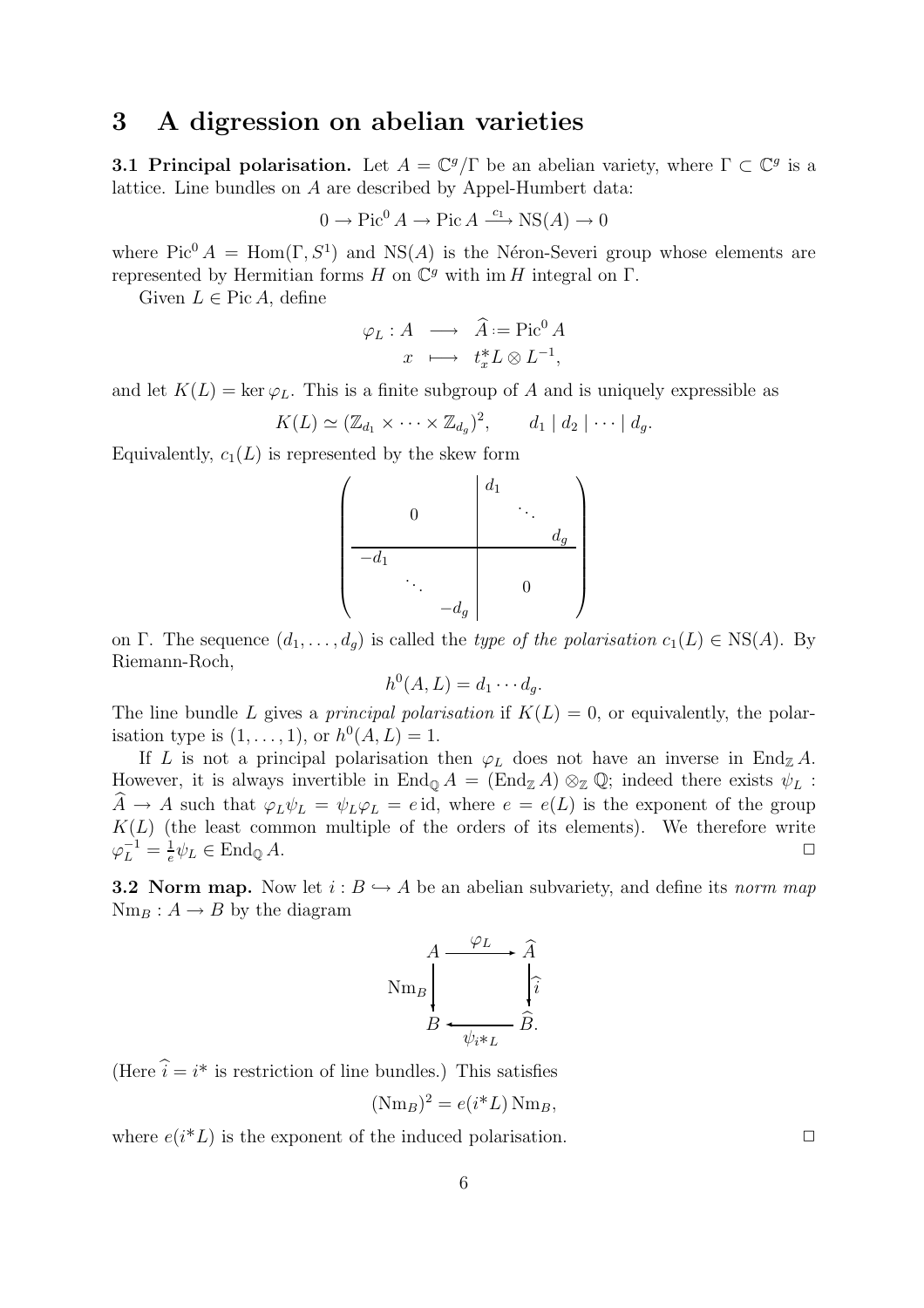**3.3 Complementary subvarieties.** We define the *complementary abelian subvariety* of  $B \subset A$  to be

$$
P := \text{im}\left(e(i^*L)\,\mathrm{id}_A - \mathrm{Nm}_B\right).
$$

Now assume  $L$  is a principal polarisation on  $A$ . Then the induced polarisation on  $P$  has the same exponent  $e = e(i^*L)$  and

$$
\mathrm{Nm}_B = \mathrm{Nm}_P = e \cdot \mathrm{id} \in \mathrm{End}_{\mathbb{Z}}A.
$$

Moreover (see Lange-Birkenhake [17], p. 366), P can be expressed equivalently as

$$
P = (\ker \text{Nm}_B)_0 = \ker \hat{i} = (\widehat{A/B}).
$$

**3.4 Corollary.** If  $(A, L)$  is a principally polarised abelian variety, and  $B, P \subset A$  are complementary subvarieties, then

$$
K(i^*L) = B \cap P.
$$

*Proof.* We have  $K(i^*L) = \ker \varphi_{i^*L}$ , where we can identify  $\varphi_{i^*L}$  with  $\hat{i} \circ i : B \to A \stackrel{\sim}{\to} A$  $\widehat{A} \to \widehat{B}$ . So  $K(i^*L) = \ker(\widehat{i} \circ i) = i^{-1}(\ker \widehat{i}) = i^{-1}(P) = B \cap P$ .

It follows immediately if A is principally polarised, that  $B \subset A$  and  $P \subset A$  have induced polarisation types

$$
(d_1,\ldots,d_r) \qquad (1,\ldots,1,d_1,\ldots,d_r).
$$

**3.5 Remark.** The spaces of sections  $H^0(B, i_B^* L)$  and  $H^0(P, i_P^* L)$  not only have the same dimension, but are canonically dual, via the multiplication map

$$
B \times P \xrightarrow{m} A
$$
  

$$
H^{0}(B, i_{B}^{*}L) \otimes H^{0}(P, i_{P}^{*}L) \xrightarrow{m^{*}} H^{0}(A, L) = \mathbb{C}.
$$

We now restrict to the case where  $(A, L) = (J_Y, \Theta_Y)$ , the Jacobian of a curve Y, and we consider a morphism of curves  $\pi: Y \to X$ .

**3.6 Remark.** The map on Jacobians  $\pi^*: J_X \to J_Y$  fails to be injective if and only if  $\pi$ factorises as  $\pi : Y \to Y' \to X$ , where the second map is cyclic étale of degree  $d \geq 2$ . Such maps are in 1–1 correspondence with (primitive) d-torsion points  $\eta \in J_X[d]$ , and then (if  $Y \to Y'$  does not factorise further) ker  $\pi^* = \langle \eta \rangle \subset J_X$ . (See Lange-Birkenhake [17],  $p. 337.$ )

**3.7 Prym variety and trace correspondence.** We let  $B = \pi^* J_X \subset J_Y$ . The complementary subvariety  $P \subset J_Y$  is in this case called the *Prym variety* of the cover and denoted  $P = \text{Prym}(Y/X)$ .

This can be described in terms of the trace correspondence

$$
T: Y \quad \vdash \quad Y
$$

$$
y \quad \longmapsto \quad \pi^{-1}(\pi y).
$$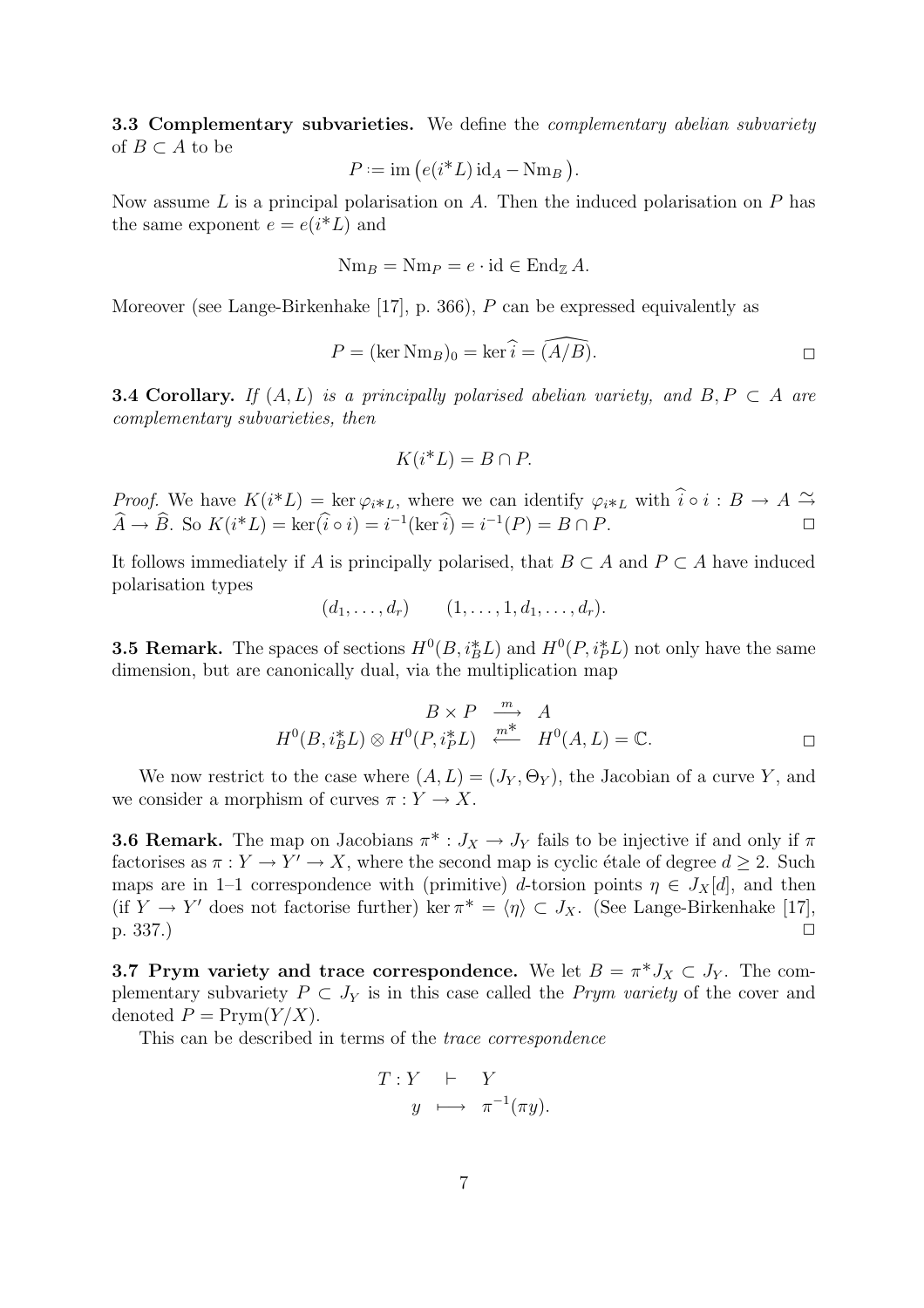If  $\pi: Y \to X$  has degree *n* then *T* satisfies

$$
T^2 = nT.\t\t(1)
$$

If we view T as determining an endomorphism  $T \in \text{End}_{\mathbb{Z}} J_Y$ , then clearly

$$
\operatorname{im} T = \pi^* J_X.
$$

It follows from this and the norm-endomorphism criterion (Lange-Birkenhake [17], p. 126) that  $T = \text{Nm}_{\pi * J_X}$ . Thus we have  $P = (\ker T)_0 = \text{im}(T - n)$ . Its induced polarisation is given by

$$
K(i^*\Theta_Y) = P \cap \pi^* J_X = \pi^* J_X[n].
$$

If  $\pi^*$ :  $J_X \to J_Y$  is injective then it follows that P has induced polarisation of type  $(1, \ldots, 1, n, \ldots, n)$  and that

$$
H^{0}(P, i^*\Theta_Y) = H^{0}(J_X, n\Theta_X)^{*}.
$$
\n<sup>(2)</sup>

### 4 The case  $G = SL(n)$

Let us now return to the discussion of Section 2. Recall that  $h^0(M_X(\mathrm{SL}(n)), \mathscr{L}) = n^g$ , equal to the dimension of  $H^0(J_X, n\Theta)$ , the space of level-n theta functions on the Jacobian. Here  $\mathscr{L} = \Theta(\mathbb{C}^n)$ , the theta line bundle of the standard representation, since the Dynkin index of this representation is  $d_V = 1$ .

**4.1 Theorem.** (Beauville-Narasimhan-Ramanan [4].) The linear map

$$
H^0(M_X(\mathrm{SL}(n)), \mathscr{L})^* \to H^0(J_X, n\Theta)
$$

introduced in Remark 2.1 is an isomorphism.

Recall the definition of the map. Inside  $M_X(\mathrm{SL}(n)) \times \mathrm{Pic}^{g-1} X$ , let  $\mathscr{D}$  denote the set of pairs  $(E, \xi)$  such that  $h^0(X, \xi \otimes E) > 0$ . (Then the divisor  $D_{\xi}$  is the intersection of  $\mathscr D$  with the fibre over  $\xi \in \text{Pic}^{g-1}$ .) Now  $\mathscr D$  is considered an element in  $H^0(M \times$  $Pic^{g-1}, \Theta(V) \boxtimes \mathscr{O}(n\Theta)) = H^{0}(M, \Theta(V)) \otimes H^{0}(Pic^{g-1}, \mathscr{O}(n\Theta)).$  This defines the linear map  $H^0(M,\Theta(V))^* \to H^0(\text{Pic}^{g-1},\mathscr{O}(n\Theta)).$ 

4.2 Remark. Geometrically this theorem says that the rational map to projective space determined by the complete linear series  $|\mathscr{L}|$  on  $M_X(\mathrm{SL}(n))$  can be identified with

$$
M_X(\mathrm{SL}(n)) \dashrightarrow |n\Theta| \cong \mathbb{P}^{2g-1},
$$

taking a vector bundle E to the divisor  $D_E$  supported on  $\xi \in \text{Pic}^{g-1}$  such that  $h^0(X, \xi \otimes$  $E$ ) > 0.

For  $n = 2$  this map is quite well understood, and is an embedding when X is nonhyperelliptic (or when  $g = 2$ ). When  $g = 2$ , in fact it is an isomorphism to  $\mathbb{P}^3$ ; when  $g = 3$ it is an isomorphism to the *Coble quartic* in  $\mathbb{P}^7$  (the unique Heisenberg invariant quartic singular along the Kummer variety); and when  $q = 4$  its image lies in the singular locus of another unique Heisenberg invariant quartic in P 15 . (See Narasimhan-Ramanan [22] and [21], and Oxbury-Pauly [24].)  $\Box$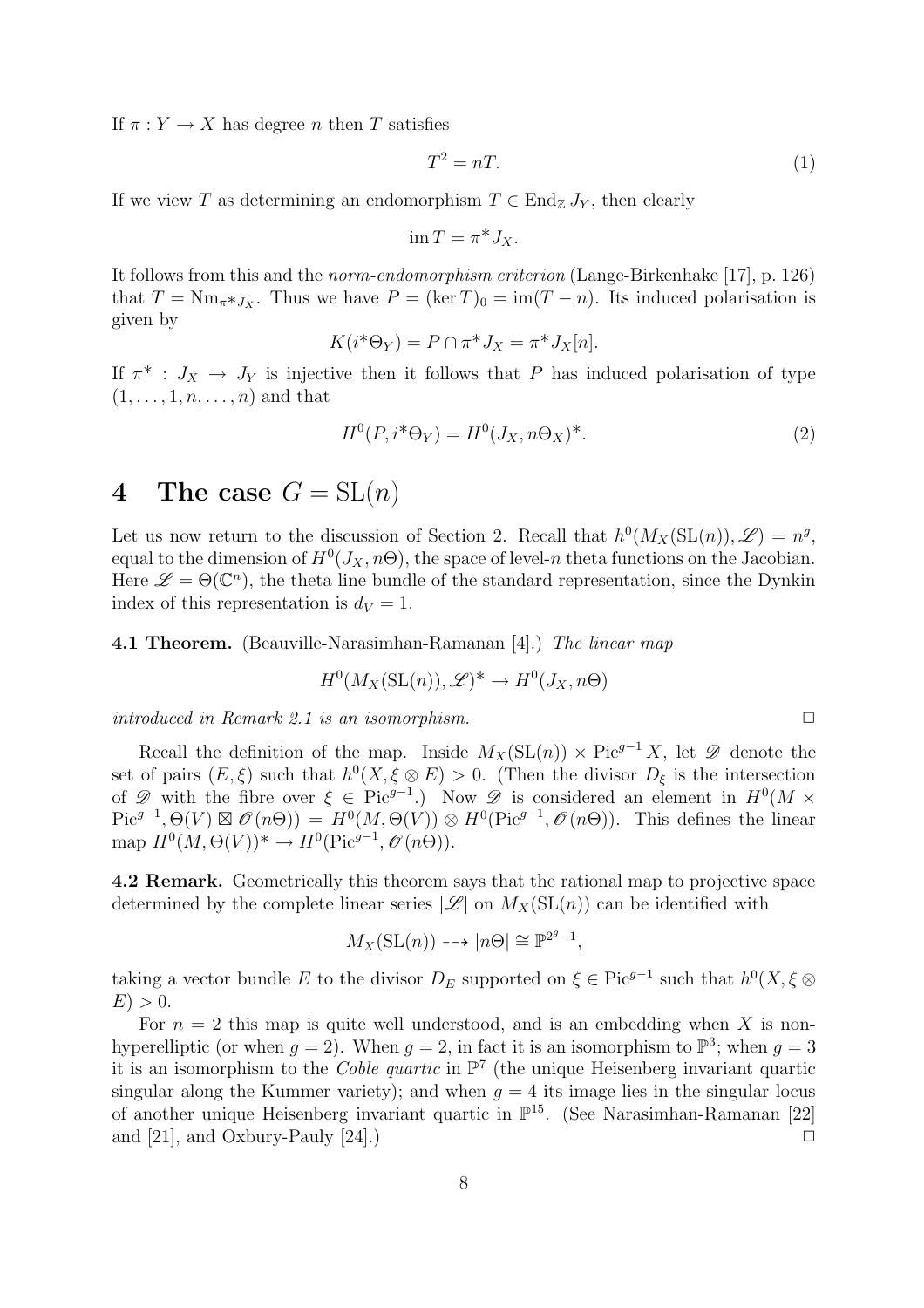The proof of the theorem is by expressing vector bundles as direct images of line bundles. Let  $\pi : Y \to X$  be some degree-n cover. Then taking direct images of line bundles defines a rational map  $\pi_* : Pic Y \dashrightarrow M_X(\mathrm{GL}(n))$ . To determine the subvariety mapping to  $M_X(\mathrm{SL}(n)) \subset M_X(\mathrm{GL}(n))$  we require that the determinant of the direct image be trivial. If Nm : Pic Y  $\longrightarrow$  Pic X is the norm map induced by  $p \mapsto \pi(p)$  on points, then

$$
\det \pi_* L = \text{Nm}\,L \otimes \det \pi_* \mathscr{O}_Y. \tag{3}
$$

(This is an exercise for the reader: use induction from  $L = \mathscr{O}_Y$ , adding and subtracting points.) Now we have Nm :  $J_Y \to J_X$  and  $\pi^* : J_X \to J_Y$ . If  $\pi : Y \to X$  is sufficiently ramified then  $\pi^*$  is an injection (cf. 3.6), so we think of  $J_X$  as an abelian subvariety of  $J_Y$ . Then according to 3.7, Nm = Nm<sub>π</sub>\* $J_X$  is induced by the trace correspondence on Y, which we view as an endomorphism

$$
T: J_Y \longrightarrow J_Y
$$
  
\n
$$
p \longmapsto \pi^{-1}(\pi(p)).
$$

Hence under  $\pi_*,$ 

Pic Y - - → 
$$
M_X(\text{GL}(n))
$$
  
\n∪ ∪  
\nP - - - →  $M_X(\text{SL}(n))$ 

where P is the Prym variety  $T^{-1}(\xi)$  where  $\xi = \det^{-1} \pi_* \mathscr{O}_Y \in \text{Pic } X$  is determined by (3). This is a translate in Pic Y of the identity component  $(\ker T)_0$ .

Let  $\mu$  denote the map  $\pi_*$ :  $J_Y \dashrightarrow M_X(\mathrm{GL}(n))$ . For fixed  $\xi \in \mathrm{Pic}^{g-1} X$ , and for  $L \in P \subset J_Y$ , consider the SL(n)-bundle  $\xi \otimes \pi_* L \in M_X(\mathrm{SL}(n))$ . We have

$$
0 \neq H^0(X, \xi \otimes \pi_* L) = H^0(Y, \pi^* \xi \otimes L).
$$

So under  $\mu$  we have  $\mu^* \mathscr{L} = \mathscr{O}_P(\Theta_Y)$ . Hence

$$
H^0(M_X(\mathrm{SL}(n)), \mathscr{L}) \xrightarrow{\mu^*} H^0(P, \Theta_Y) \xrightarrow{\sim} H^0(J_X, n\Theta_X)^*,
$$

where the last isomorphism comes from (2) on page 8. The remaining problem is to arrange for  $\mu^*$  to be an isomorphism too.

4.3 Key point. This is the observation of Hitchin [12] (and further elaborated in [13], [14]) that there exists a choice of a *n*-sheeted covering  $\pi: Y \to X$  with the property that

$$
\dim P = \dim M_X(\mathop{\rm SL}(n))
$$

and that  $\mu : P \dashrightarrow M_X(\mathrm{SL}(n))$  is a finite dominant rational map. This is what is meant by *abelianisation* of the moduli space.  $\Box$ 

In the present situation, using the Hitchin curve guarantees that  $\mu^*$  is an isomorphism, and the theorem is proved.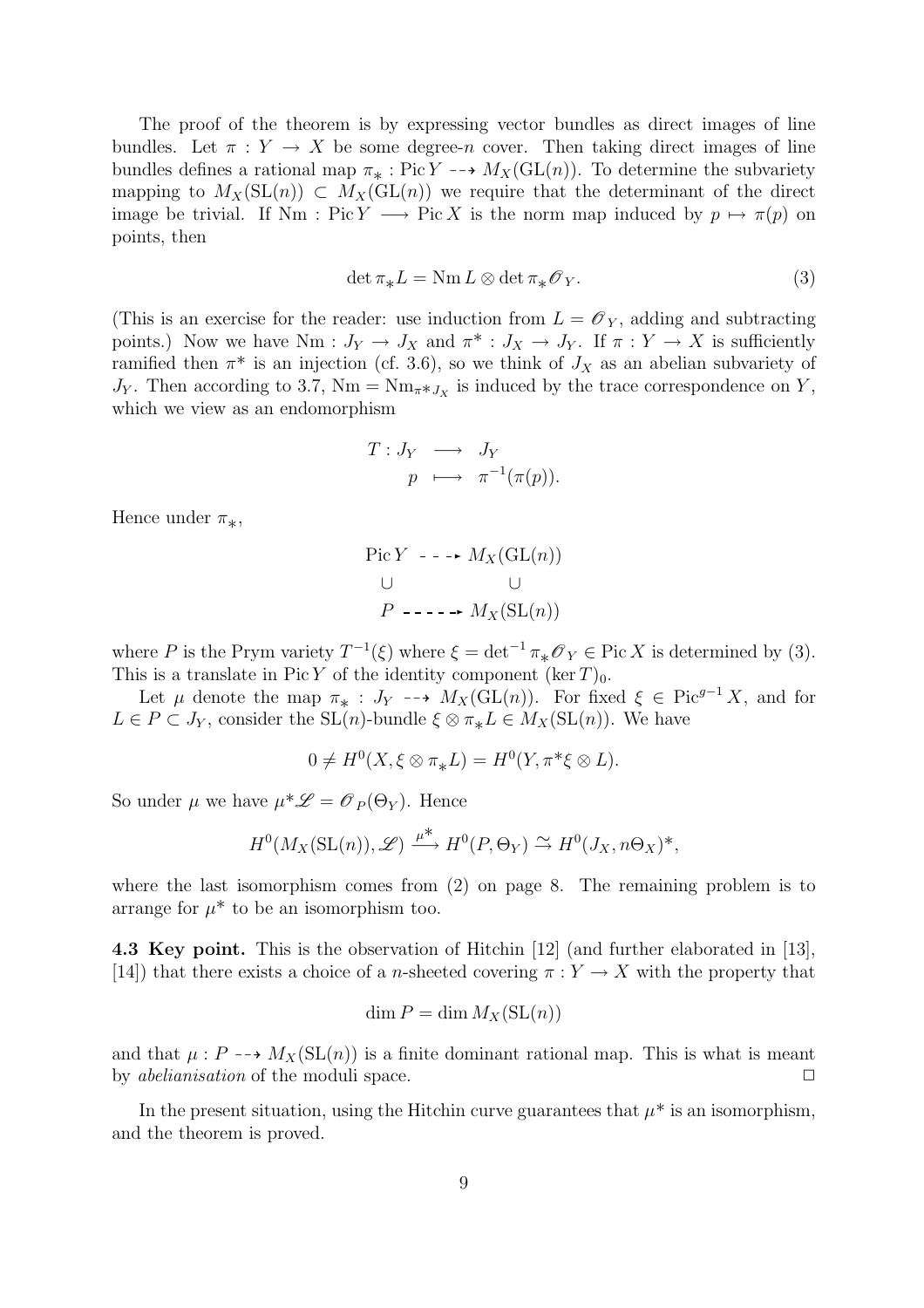4.4 Résumé. In general, the question of abelianisation is to find an abelian variety  $P$ with a dominant rational map to  $M_X(G)$ . P should be an abelian subvariety of  $J_Y$  (a sort of Prym variety) for a finite cover  $\pi : Y \to X$ . The map  $P \dashrightarrow M_X(G)$  should be the restriction of  $\pi_*$ . We want to choose  $Y \to X$  in such a way that we get a finite dominant map. The theory that results was worked out in full generality by Faltings [9] and Donagi [6] and [7]. In these lectures I will follow the approach of Donagi.

# 5 Construction of covers with Galois group  $W(G)$

**5.1 Invariant polynomials.** Let  $\mathfrak{g}$  be the Lie algebra of G and consider the action on polynomials  $G \times \mathbb{C}[\mathfrak{g}] \to \mathbb{C}[\mathfrak{g}]$  induced by the adjoint representation on  $\mathfrak{g}$ . We shall consider the (finitely generated) subring of invariant polynomials  $\mathbb{C}[\mathfrak{g}]^G$  under this action. (See for example Kobayashi-Nomizu [16]).

**5.2 Example.** If  $G = GL(n)$  then  $\mathfrak{g} = End(\mathbb{C}^n)$  and an element  $g \in G$  acts on a matrix  $A \in \text{End}(\mathbb{C}^n)$  by  $A \mapsto g^{-1}Ag$ . Then  $\mathbb{C}[\mathfrak{g}]^G = \mathbb{C}[\text{tr }A, \text{tr }A^2, \dots, \det A]$ , where  $\text{tr }A \dots$  are the coefficients of the characteristic polynomial  $\chi_A(t)$  of A. It can also be described as  $\mathbb{C}[\sigma_1,\ldots,\sigma_n]$ , where  $\sigma_1,\ldots,\sigma_n$  are the elementary symmetric functions in the eigenvalues of  $A$ .

More generally, let  $\mathfrak{t} \subset \mathfrak{g}$  be a maximal abelian subalgebra, coming from a maximal torus  $T \subset G$ . Recall that the Weyl group  $W = N(T)/T$  acts on t as a finite reflection group.

5.3 Example. If G is  $SL(n)$  or  $GL(n)$  then T is the corresponding group of diagonal matrices, and W is just the symmetric group  $S_n$  which acts by permuting the eigenvalues.  $\Box$ 

5.4 Theorem. (Chevalley, Shepherd-Todd. See Bourbaki [5].)

- (i) The restrictioning map  $\mathbb{C}[\mathfrak{g}]^G \to \mathbb{C}[\mathfrak{t}]^W$  is an isomorphism.
- (ii) We have  $\mathbb{C}[\mathfrak{t}]^W \simeq \mathbb{C}[\sigma_1,\ldots,\sigma_r]$ , where r is the dimension of **t**, and  $\sigma_1,\ldots,\sigma_r$  are algebraically independent polynomials.
- (iii) The degrees  $d_1, \ldots, d_r$  of  $\sigma_1, \ldots, \sigma_r$  are independent of choice of generating invariants  $\sigma_1, \ldots, \sigma_r.$

**5.5 Example.** For  $G = SO(2n)$ , the Lie algebra is  $\mathfrak{so}(2n)$  consisting of skew symmetric matrices. The characteristic polynomial is

$$
\chi_A(t) = t^{2n} - (\text{tr}\,\bigwedge^2 A)t^{2n-2} + \cdots + (\text{Pf}\,A)^2,
$$

where Pf is the Pfaffian. So letting  $\sigma_i = \text{tr} \bigwedge^{2n-i} A$  for  $i = 2, 4, ..., 2n - 2$ , we have

$$
\mathbb{C}[\mathfrak{g}]^G = \mathbb{C}[\sigma_2, \sigma_4, \ldots, \sigma_{2n-2}, \mathrm{Pf}]
$$

with degrees  $d_i = \deg \sigma_i = i$ , and  $\deg \text{Pf} = n$ .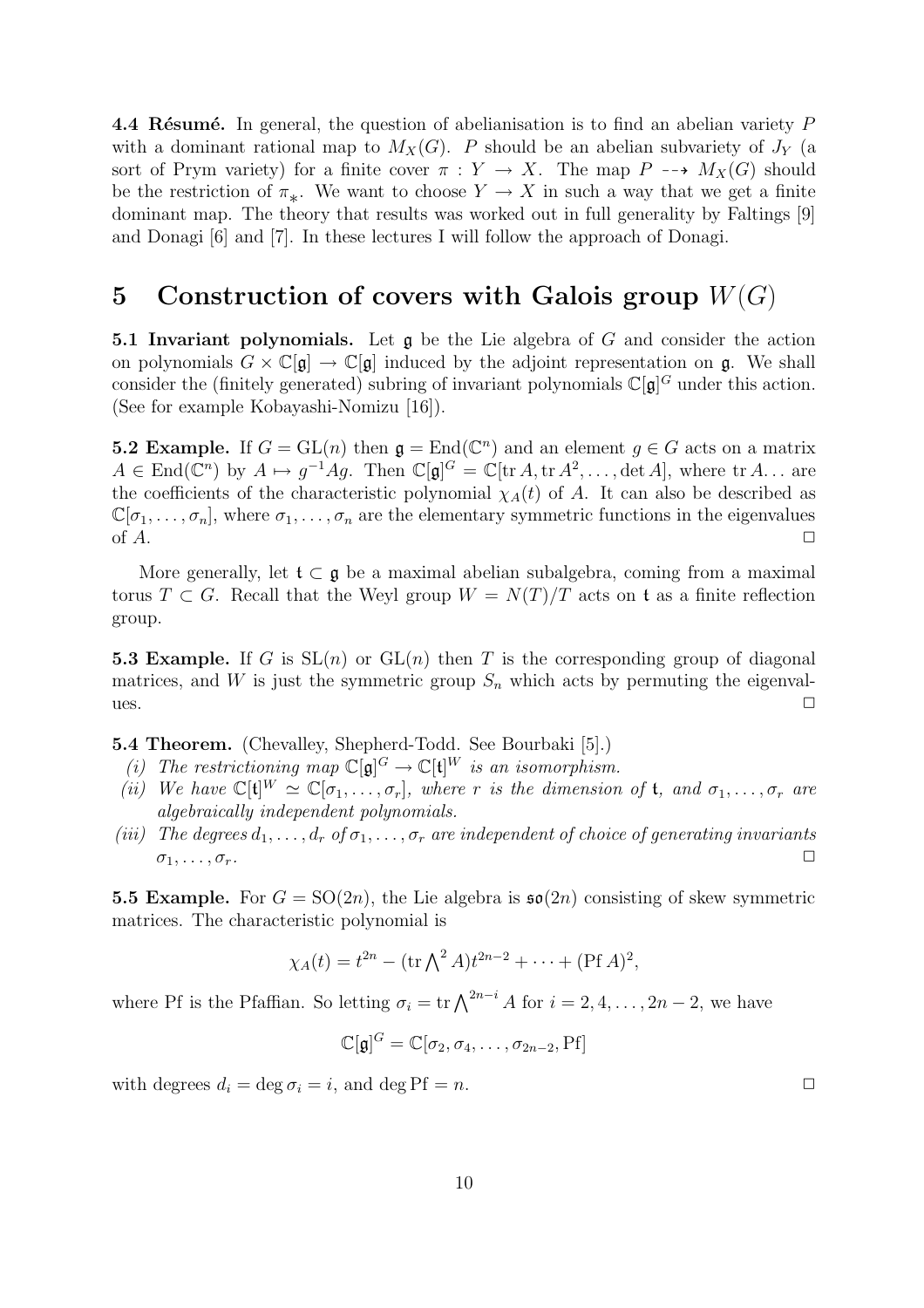5.6 Remark. The invariant degrees carry important topological information about the group G. Their product equals the order of the Weyl group while their sum gives the number of reflections in W—that is, the number of positive roots R of G:

$$
\prod d_i = |W|,
$$
  $\sum (d_i - 1) = |R|.$ 

In particular this implies that  $\sum (2d_i - 1) = \dim G$ . The Betti numbers of G are also computable from the  $d_i$ . . ✷

**5.7 Example.** The exceptional group  $G_2$  is the automorphism group of the 8-dimensional complex algebra O of octonions. It has a natural 7-dimensional irreducible representation im  $\mathbb{O}$  and a subgroup  $SL(3) \subset G_2$  which stabilises an isotropic vector in im  $\mathbb{O}$ . A maximal torus  $T \subset SL(3)$  is also maximal in  $G_2$ , so the two groups share the same weight lattice  $\Lambda \subset \mathfrak{t}^*$ . Therefore

$$
\mathbb{C}[\mathfrak{t}]^{W(G_2)} \subset \mathbb{C}[\mathfrak{t}]^{W(\mathrm{SL}(3))} = \mathbb{C}[\sigma_2, \sigma_3],
$$

where  $W(SL(3) = S_3$  and  $\sigma_2, \sigma_3$  are elementary symmetric polynomials in three variables (with  $tr \sigma_1 = 0$ ).

 $W(G_2)$  is the dihedral group  $D_6$ , and has invariant degrees 2, 6 (for example by Molien's theorem). We can identify the invariant polynomials by considering the characteristic polynomial  $\chi_A(t)$  of  $A \in \mathfrak{t}$  in the 7-dimensional representation im  $\mathbb{O}$ . Under SL(3) this decomposes as  $\mathbb{C} \oplus V \oplus V^*$ , where  $V = \mathbb{C}^3$  is the standard representation of SL(3). So

$$
\chi_{A,\text{im}\,\mathbb{O}}(t) = t \chi_{A,V}(t) \chi_{A,V^*}(t)
$$
  
=  $t(t^3 + \sigma_2 t - \sigma_3)(t^3 + \sigma_2 t + \sigma_3)$   
=  $t(t^6 + 2\sigma_2 t^4 + \sigma_2^2 t^2 - \sigma_3^2).$ 

This shows that  $\mathbb{C}[\mathfrak{t}]^{W(G_2)} = \mathbb{C}[\sigma_2, \sigma_3^2]$ 

| G            | W(G)                                                                      | invariant degrees            |
|--------------|---------------------------------------------------------------------------|------------------------------|
| SL(n)        | $S_n$                                                                     | $2,3,\ldots,n$               |
| Spin(2n)     | $\mathbb{Z}^{n-1} \rtimes S_n$                                            | $2, 4, \ldots, 2n-2, n$      |
| $Spin(2n+1)$ | $\mathbb{Z}^n \rtimes S_n$                                                | $2, 4, \ldots, 2n$           |
| Sp(n)        | $\mathbb{Z}^n \rtimes S_n$                                                | $2, 4, \ldots, 2n$           |
| $G_2$        | $D_6$ dihedral group                                                      | 2.6                          |
| $F_4$        | extension of $S_3$ by $W(\text{Spin}(8))$                                 | 2, 6, 8, 12                  |
| $E_6$        | symmetry group of the 27 lines<br>on a cubic surface, order $72 \cdot 6!$ | 2, 5, 6, 8, 9, 12            |
| $E_7$        | lines on quartic double plane                                             | 2, 6, 8, 10, 12, 14, 18      |
| $E_8$        | lines on a degree 1 del Pezzo                                             | 2, 8, 12, 14, 18, 20, 24, 30 |

5.8 Table. Here is a list of the simple groups, their Weyl groups, and invariant degrees.

 $\Box$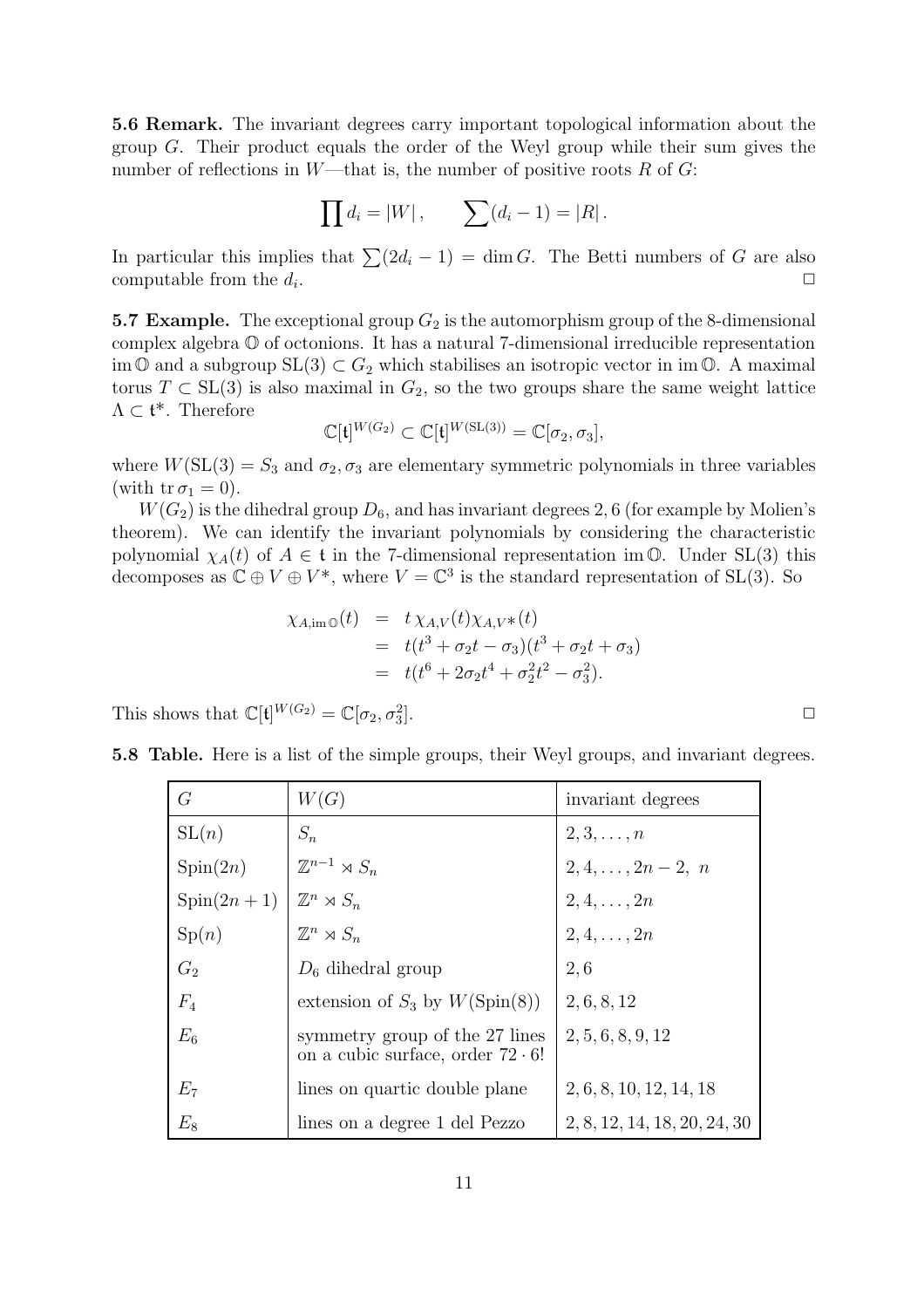**5.9 Cameral covers.** We have  $\mathbb{C}[\mathfrak{t}] \supset \mathbb{C}[\mathfrak{t}]^W = \mathbb{C}[\sigma_1, \ldots, \sigma_r]$ . Taking Spec we get an affine quotient map

$$
(\sigma_1,\ldots,\sigma_r): \mathbb{A}^r \to \mathfrak{t}/W \simeq \mathbb{A}^r.
$$

(This is the geometric meaning of Theorem 5.4.) For any line bundle  $K \in Pic X$ , form the map

$$
K \otimes \mathfrak{t} \xrightarrow{\sigma_1, \dots, \sigma_r} \bigoplus_{i=1}^r K^{d_i}.
$$

Given a section  $s \in H^0(\bigoplus K^{d_i}) = \bigoplus H^0(K^{d_i})$  we construct the fibre product

$$
Z_s \longrightarrow K \otimes \mathfrak{t}
$$
  
\n
$$
\downarrow \qquad \qquad (\sigma_1, \ldots, \sigma_r)
$$
  
\n
$$
X \longrightarrow s \oplus K^{d_i}
$$

Here the right-hand side is the quotient map by the natural action of  $W$  covering the trivial action on X. The Weyl group W therefore acts on  $Z_s$  with quotient X. Donagi calls this Galois cover a cameral cover of X.

**5.10 Remark.** For a given line bundle  $K \in \text{Pic } X$ , the cameral covers constructed above form a family over the vector space  $\bigoplus H^0(K^{d_i})$ . When  $K = \omega_X$  is the canonical line bundle, Hitchin observed the beautiful coincidence of dimensions:

$$
\dim \bigoplus H^0(K^{d_i}) = \dim M_X(G).
$$

This follows from Riemann-Roch and the formula  $\sum(2d_i - 1) = \dim G$ . Now consider the cotangent bundle  $T^*M_X(G) \to M_X(G)$ . The fibre of this bundle is  $H^1(\text{ad }E)^*$ , which by Serre duality is isomorphic to  $H^0(K \otimes ad E)$ . (Here ad E is the vector bundle with fibre g.) Hitchin showed that the components of the map

$$
T^*M_X(G) \stackrel{(\sigma_1,\ldots,\sigma_r)}{\longrightarrow} \bigoplus H^0(K^{d_i})
$$

are Poisson commuting functions on the (holomorphic) symplectic manifold  $T^*M_X(G)$ (away from the singular points), and that we thus obtain an algebraically completely integrable Hamiltonian system. By Liouville's theorem in mechanics it then follows that the fibres are all complex tori with dimension equal to that of  $M_X(G)$ . This is the origin of the idea of abelianisation.  $\Box$ 

5.11 Ramification. Let us describe the ramification points of the cameral cover. Recall that W is generated by reflections; we denote the set of these by  $R \subset W$ . (This is the set of positive roots.) We have seen in Remark 5.6 that

$$
|R| = \sum_{i=1}^{r} (d_i - 1).
$$

The fixed-point set of a reflection  $\alpha \in R$  in the space  $\mathfrak{t} \otimes K$  is a divisor  $D_{\alpha} \in |\pi^*K|$ . We will assume that all ramification points of  $\pi: Z \to X$  are simple. Equivalently the curve  $Z \subset \mathfrak{t} \otimes K$  and the divisor  $\sum_{\alpha \in R} D_{\alpha}$  have intersection multiplicity one at all intersection points.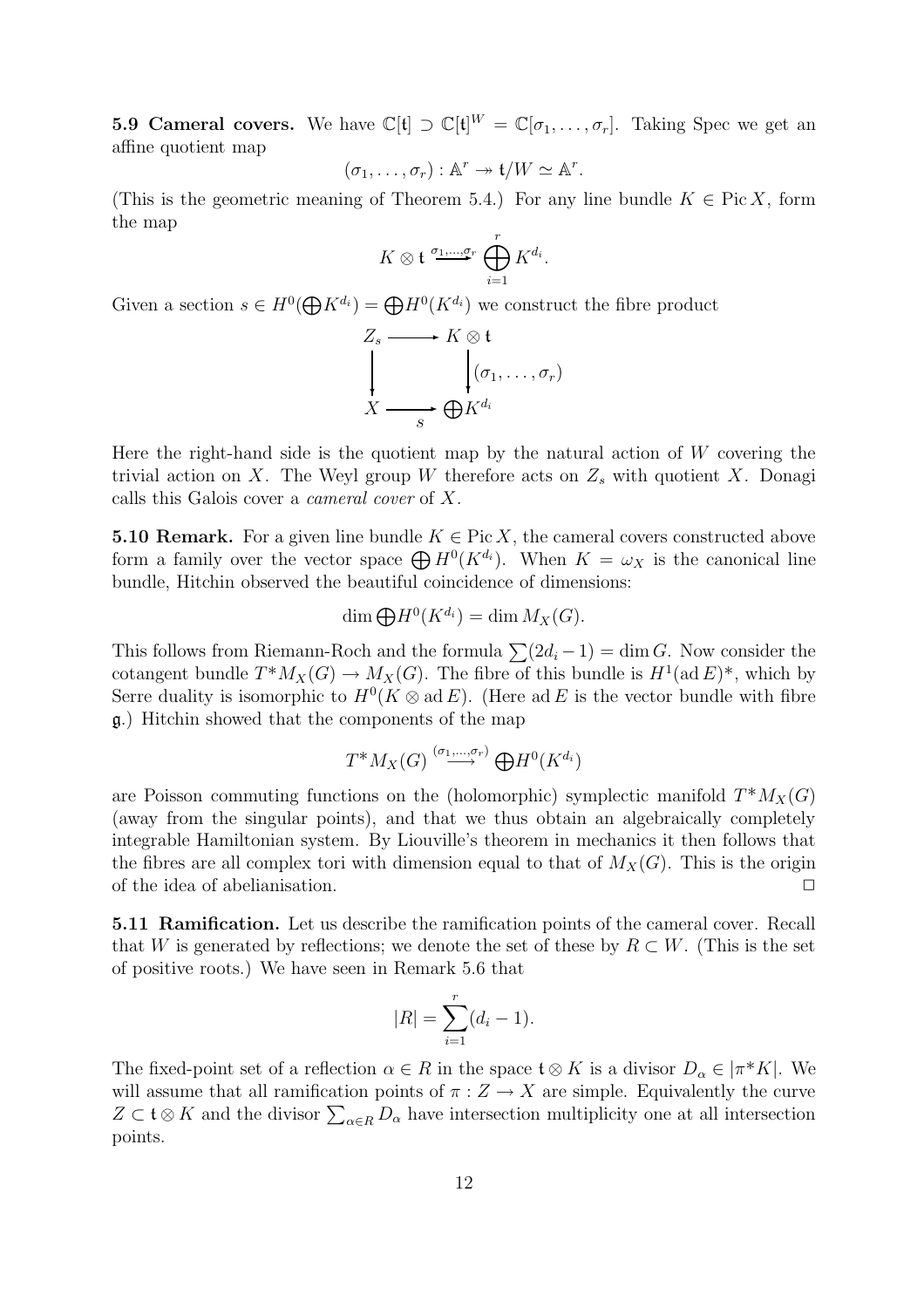Let  $B \subset X$  be the branch locus. Over a point  $x \in B$  there are  $|W|/2$  ramification points on which W acts transitively with stabiliser  $\langle \alpha \rangle$  for some  $\alpha \in R$ . Thus  $(|W|/2) \times$  $\deg B = |D_{\alpha}| \times |R| = |R||W| \deg K$ , and hence

$$
\deg B = 2|R| \deg K. \tag{4}
$$

By Riemann-Hurwitz this gives the genus of the cover:

$$
g(Z) = 1 + |W| \left( g - 1 + \frac{1}{2} |R| \deg K \right),\tag{5}
$$

where  $g = g(X)$ .

5.12 Minuscule weights. Let us recall a little representation theory. Given a representation  $G \times V \to V$  we can restrict to a maximal torus  $T \subset G$  to get a representation  $T \times V \to V$ , under which V decomposes into eigenspaces  $V = \bigoplus_{\lambda \in \mathfrak{X}(V)} L_{\lambda}$ , where the eigenvalues are  $e^{2\pi i\lambda}$  for linear forms  $\lambda : \mathfrak{t} \to \mathbb{R}$  integral on the kernel of the exponential map  $\mathfrak{t} \to T$ . The set  $\Lambda \subset \mathfrak{t}^*$  of such linear forms is called the *weight lattice* of the pair G, T. Now the Weyl group  $W = N(T)/T$  acts on  $\Lambda$  preserving the finite set of weights  $\mathfrak{X}(V)$  of the representation V. The set  $\mathfrak{X}(V) \subset \Lambda$  is therefore some union of W-orbits, and this set determines the representation  $V$  up to isomorphism. In some cases it consists of a single W-orbit  $W\lambda$ , and then V is called a *minuscule* representation. The representation is called quasi-minuscule if zero is weight as well.

Table 2.3 lists some minuscule representations for the simple groups, and in fact the only other examples are the spinor representations of the spin groups.  $\Box$ 

**5.13 Example.** The adjoint representation  $\text{End}_{0}(\mathbb{C}^{3})$  of  $\text{SL}(3)$  is an 8-dimensional quasiminuscule representation. The root system is a hexagon, with a double weight at the origin (since t is a 2-dimensional invariant subspace under T).  $\Box$ 

**5.14 Strategy.** Abelianisation of  $M_X(G)$  makes use of subcovers  $Y \to X$  where  $Y =$  $Z/H$  for some subgroup  $H < W$ . If we take  $H = \text{Stab}(\lambda)$  where  $\lambda$  is a weight of a minuscule (or quasi-minuscule) representation (of dimension  $n$  say) then we can hope for a diagram of the form



where  $P \subset J_Y$  is some abelian subvariety which has to be determined.

**5.15 Example.** Let  $G = SL(n)$ . The weight lattice

$$
\Lambda \subset \mathfrak{t}^* = \{(x_1, \dots, x_n) \in \mathbb{R}^n \mid x_1 + \dots + x_n = 0\}
$$

is spanned over  $\mathbb{Z}$  by the orthogonal projections of the standard basis in  $\mathbb{R}^n$ , that is:

$$
\Lambda = \mathbb{Z}\varepsilon_1 + \cdots + \mathbb{Z}\varepsilon_n
$$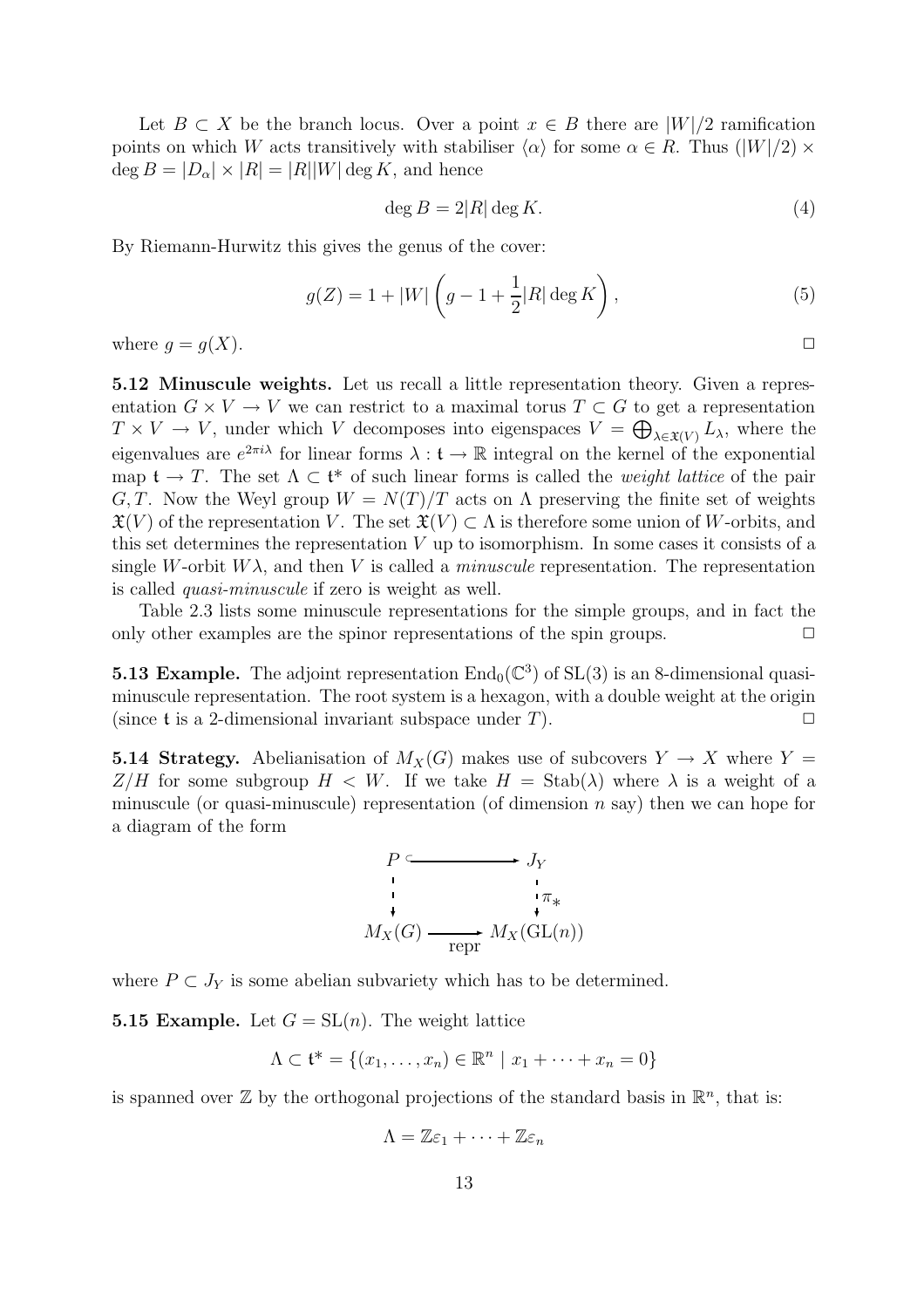where  $\varepsilon_j = \frac{1}{n}$  $\frac{1}{n}(-1,\ldots,-1,n-1,-1,\ldots,-1)$ . The vectors  $\varepsilon_1,\ldots,\varepsilon_n$  are the weights of the standard representation  $V = \mathbb{C}^n$ , and the Weyl group  $S_n$  acts on  $\Lambda$  by permutation of coordinates. The stabiliser Stab( $\lambda$ ) of  $\lambda = \varepsilon_1$  is the subgroup  $S_{n-1} < S_n$ . Letting  $Y = Z / \text{Stab}(\lambda)$  we get a configuration



A point of Z is an ordering of the corresponding fibre  $Y \to X$ ; while Y is (choosing  $K = \omega_X$ ) the curve used in the proof of Theorem 4.1. (See Example 6.12 below.)  $\Box$ 

**5.16 Example.** Let  $G = E_6$ . This group can be described as the automorphism group of the octonionic projective plane  $\mathbb{OP}^2$ . (See Lazarsfeld-van de Ven [19].) This can be described in its 'quadratic Veronese' embedding as the variety of rank-1 Hermitian  $3 \times 3$ matrices over the octonion algebra  $\mathbb{O}$ , and is a 16-dimensional projective variety in  $\mathbb{P}_{\mathbb{C}}^{26}$ . It is the singular locus of its secant variety, which is a cubic hypersurface defined by the vanishing of the  $3 \times 3$  determinant (the rank-2 matrices). After a change of coordinates this cubic can be written as

$$
\operatorname{tr} abc - \det a - \det b - \det c, \qquad (a, b, c) \in (\mathfrak{gl}_3)^{\oplus 3} \cong \mathbb{C}^{27}.
$$

The group  $E_6$  is then the subgroup of  $SL(27)$  which preserves this cubic form. (This is the description used by Adams [1].) It has maximal torus of dimension 6, and weight lattice  $\Lambda \subset \mathfrak{t}^*$  isomorphic to the primitive cohomology  $K_S^{\perp} \subset H^2(S, \mathbb{Z})$  of a smooth cubic surface  $S \subset \mathbb{P}^3$ . (See Manin [20], Theorem 23.9.) Let  $\lambda \in \Lambda$  be a weight of the (minuscule) 27-dimensional representation  $V = \mathbb{C}^{27}$ . Then we have a configuration



The fibre of  $Y \to X$  can be identified with the set of the 27 lines on S. The Weyl group has order  $72 \cdot 6!$  and acts on the 27 lines by permuting ordered 'Schläfli double-sixes', consisting of sets of lines  $\{a_1, \ldots, a_6, b_1, \ldots, b_6\}$  which contract to 6 points in  $\mathbb{P}^2$  and 6 residual conics respectively. (See Hunt  $[15]$ .) A point of the cameral curve Z is therefore a choice of ordered double-six in the corresponding fibre of  $Y$ .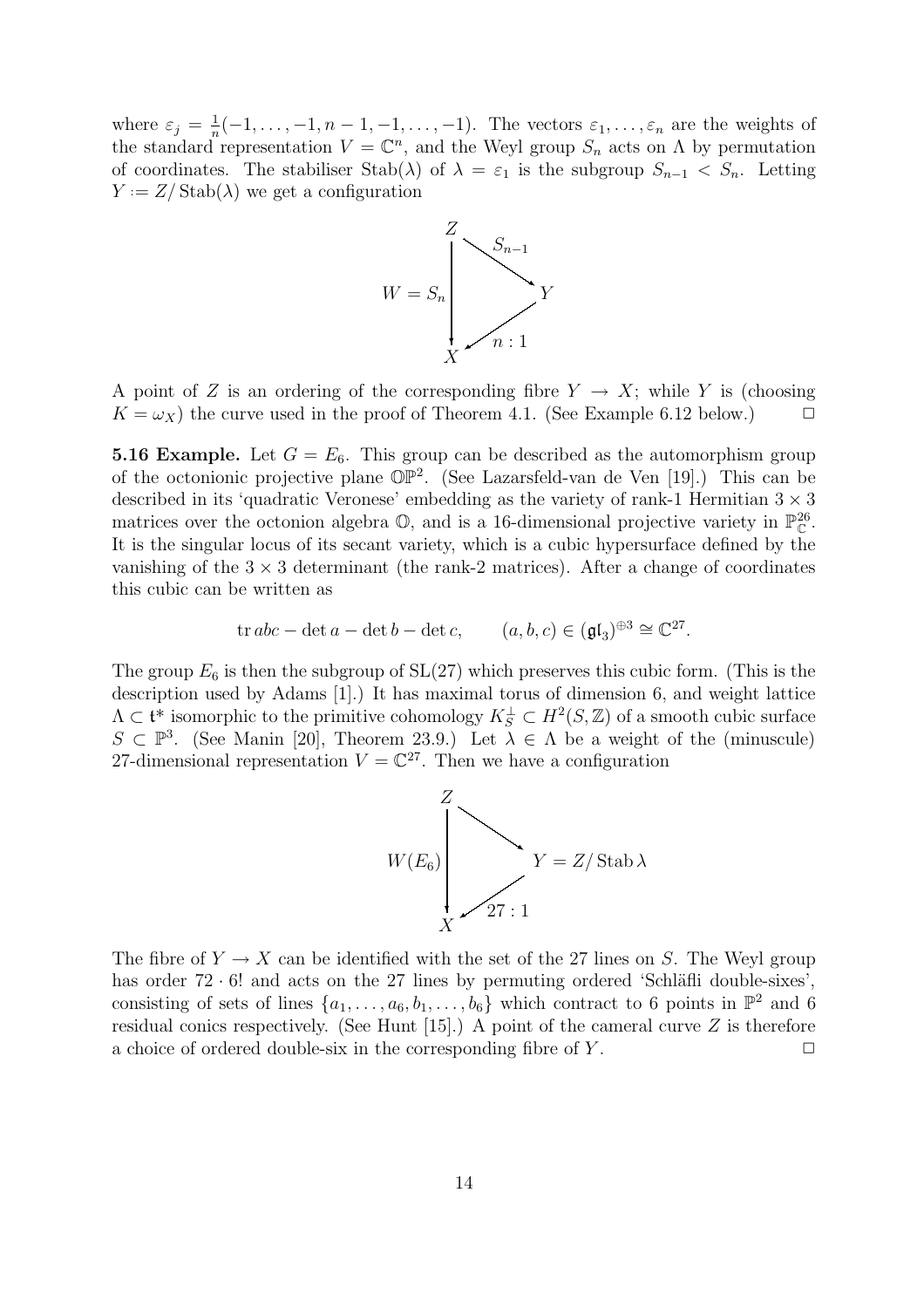# 6 Decomposition of  $J_Z$

We are given data consisting of a line bundle  $K \in Pic X$  and a section  $s \in \bigoplus H^0(K^{d_i})$ . From this we have constructed configurations



We are looking for a natural abelian subvariety  $P \subset J_Y$ π∗  $\stackrel{\pi}{\longrightarrow} J_Z$ . Now W acts on  $J_Z =$  $H^1(\mathscr{O}_Z)/H^1(Z,\mathbb{Z})$  and we are going to decompose it under this action and find out which components lie in  $J_Y$ .

**6.1 Example.** For  $G = SL(2)$ , the Weyl group is  $W = \{1, \sigma\}$ , where  $\sigma^2 = 1$ . So in this case our map  $Z \to X$  is just a double cover and  $\sigma$  interchanges the sheets. We get

$$
J_Z = J_X + P = \text{im}(1 + \sigma) + \text{im}(1 - \sigma)
$$

where  $J_X = \text{im}(1+\sigma)$  is the (+1)-eigenspace (invariant line bundles) and  $P = \text{im}(1-\sigma)$ is the (−1)-eigenspace (anti-invariant line bundles). (We use additive notation since we are dealing with abelian varieties, so  $1 + \sigma$  on a bundle L denotes  $L \otimes \sigma^* L$ .) Note that

$$
\mathbb{Q}[W] = \mathbb{Q}\{1+\sigma\} \oplus \mathbb{Q}\{1-\sigma\},
$$

and that this decomposition of the regular representation  $\mathbb{Q}[W]$  of W is responsible for the decomposition of abelian varieties. (Note that we need rational coefficients here for  $1 + \sigma$  and  $1 - \sigma$  to be the generators. For example,  $\sigma = \frac{1}{2}$  $\frac{1}{2}(1+\sigma)+\frac{1}{2}$  $\frac{1}{2}(1-\sigma).$ 

More generally for any finite group W let  $\widehat{W}$  denote its group of characters, and let  $\mathbb{S}_i$  be the irreducible representation of W corresponding to the character  $i \in \hat{W}$ . Then

$$
\mathbb{C}[W] = \sum_{i \in \widehat{W}} (\dim \mathbb{S}_i) \, \mathbb{S}_i = \bigoplus_{i \in \widehat{W}} \mathrm{End} \, \mathbb{S}_i.
$$

**6.2 Fact.** For Weyl groups, all representations  $\mathbb{S}_i$  are defined over  $\mathbb{Z}$ , so we can work with a  $\mathbb{Z}[W]$ -module  $\Lambda_i \subset \mathbb{S}_i$  (i.e., a lattice). However, the decomposition  $\mathbb{Z}[W] = \bigoplus_{i \in \widehat{W}} (\Lambda_i \otimes$  $(\Lambda_i^*)$  holds only after tensoring with  $\mathbb Q$  (or  $\mathbb C$ ).

Hence we get a decomposition (up to isogeny)

$$
J_Z \sim \prod_{i \in \widehat{W}} \Lambda_i \otimes_{\mathbb{Z}} P_i
$$

where we define

$$
P_i = \text{Hom}_W(\Lambda_i, J_Z)_0.
$$

(As usual the subscript zero indicates that we are taking only the connected component of the identity. It's not difficult to check that this is an abelian variety. Think of  $P_i$  as sitting inside a product of copies of  $J_Z$ .)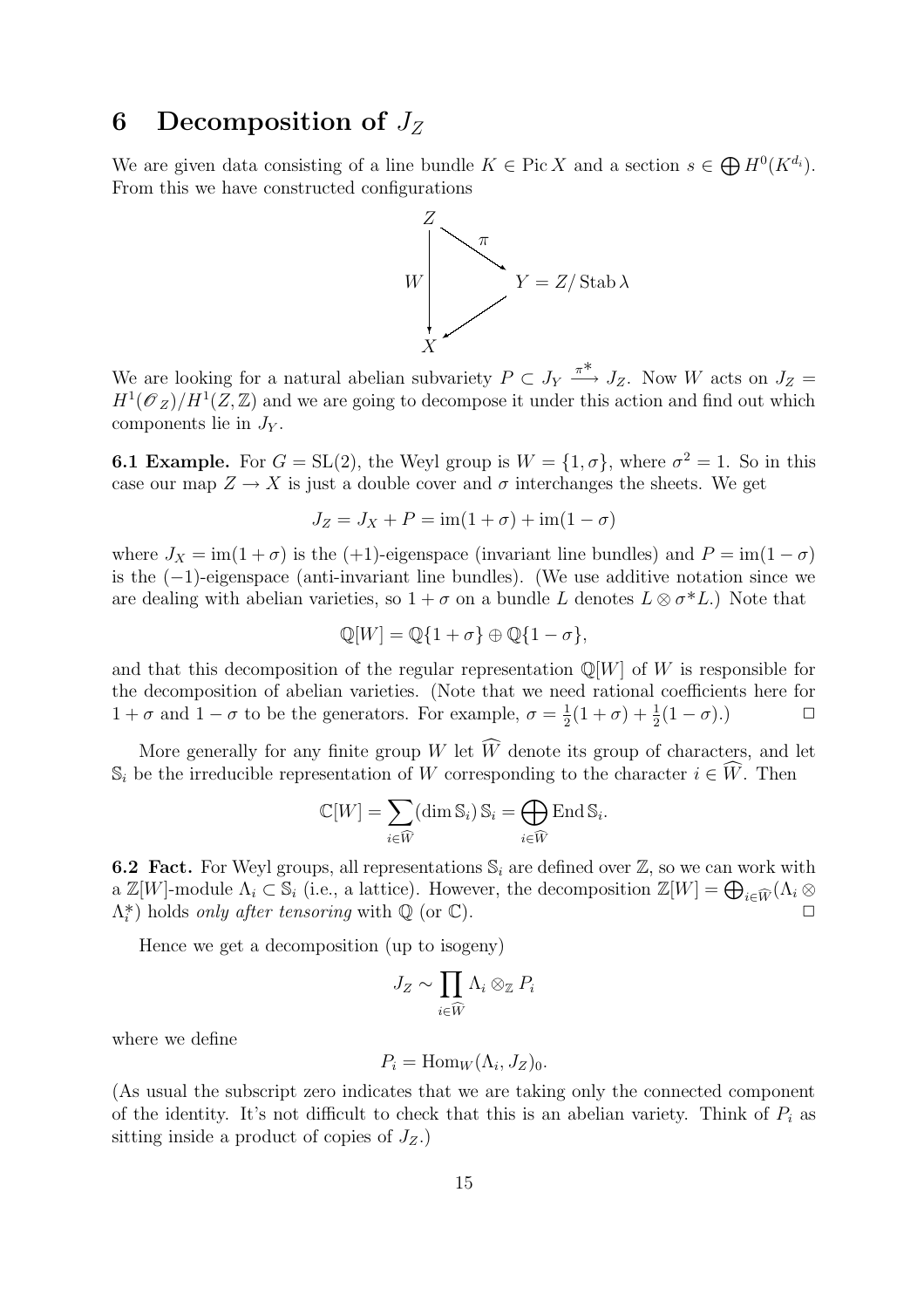**6.3 Example.** For  $G = SL(2)$  we have  $\widehat{W} = \{1, \varepsilon\}$ , and then  $P_1 = \pi^* J_X$  while  $P_{\varepsilon} =$  $\ker(1 + \sigma)_0 = (\ker T)_0$  is the classical Prym variety of Section 3.

**6.4 Remark.** An element  $\phi \in \text{Hom}_W(\Lambda_i, J_Z)$  can be viewed as a torus bundle

$$
\underline{L} = L_1 \oplus \cdots \oplus L_r, \qquad w^* \underline{L} = \underline{L}^w \quad \text{for all } w \in W,
$$

where  $L_j = \phi(e_j)$  after choosing a Z-basis  $e_1, \ldots, e_r \in \Lambda_i$ . The action on the left-hand side of the relation  $w^*\underline{L} = \underline{L}^w$  comes from that on Z, and on the right-hand side it is induced by the action on  $\Lambda_i$ . . ✷

**6.5 Dimension of the Pryms.** The dimension of  $P_i$  is the multiplicity of  $\mathbb{S}_i$  as subrepresentation of  $H^1(\mathscr O_Z)$ . That is, as a  $\mathbb C[W]$ -module,

$$
H^{1}(Z, \mathscr{O}) = \bigoplus_{i \in \widehat{W}} a_{i} \mathbb{S}_{i}, \qquad a_{i} = \dim P_{i}.
$$
 (6)

The character of this representation can be computed using the Atiyah-Bott fixed point theorem. Namely, for any nontrivial element  $\alpha \in W$  the difference  $1 - \text{tr } \alpha|_{H^1(Z,\mathscr{O})}$  is equal to the sum over fixed points z of  $\alpha$  in Z of tr  $\alpha|_{\mathcal{O}_z}/\det(1 - d\alpha_z)$ . By hypothesis 5.11, the only group elements with fixed points are the reflections, and for a reflection  $\alpha \in R$  we obtain

$$
1 - \operatorname{tr} \alpha|_{H^1(Z, \mathscr{O})} = \frac{1}{2} |\operatorname{Fix}(\alpha)| = \frac{1}{2}|W| \deg K.
$$

We therefore have the character of the left-hand side of (6), and combining with the decomposition on the right-hand side we obtain simultaneous equations for the  $a_i$ :

$$
\sum_{i \in \widehat{W}} a_i \ i(\alpha) = \begin{cases} \text{genus}(Z) & \text{if } \alpha = 1, \\ 1 - \frac{1}{2}|W| \deg K & \text{if } \alpha \text{ is a reflection,} \\ 1 & \text{if } \alpha \in W \text{ is any other nontrivial element.} \end{cases} \tag{7}
$$

**6.6 Example.** The Weyl group  $W(G_2)$  is the dihedral group of a hexagon and has characters  $\hat{W} = {\psi_1, \psi_2, \psi_3, \psi_4, \chi_1, \chi_2}$  (we follow the notation of Donagi [6], Serre [30] §5.3) where  $\psi_1 = 1$ , the trivial character,  $\psi_2 = \varepsilon$ , the sign representation, and  $\chi_1$  is the reflection representation. A cameral cover  $Z \to X$  with respect to a line bundle  $K \in \text{Pic } X$ has genus  $g(Z) = 1 + 12(g - 1 + 3 \deg K)$ . There are six Pryms, and we compute their dimensions by the method of 6.5. This means solving the system of equations (7), whose coefficients are just the entries of the character table of W (see Donagi [6] or Serre [30] §5.3 for notation):

$$
\begin{array}{c|cccccc}\n & 1 & 1 & 1 & 1 & 2 & 2 & 1+12(g-1+3\deg K) \\
\hline\nr & 1 & 1 & -1 & -1 & 1 & -1 & 1 \\
r^2 & 1 & 1 & 1 & -1 & -1 & 1 & 1 \\
r^3 & 1 & 1 & -1 & -1 & -2 & 2 & 1 \\
r^4 & 1 & -1 & 1 & -1 & 0 & 0 & 1-6\deg K \\
\hline\n\text{reflections} & \begin{cases}\ns \\
s \\
sr\n\end{cases} & 1 & -1 & -1 & 1 & 0 & 0 \\
1 & -1 & -1 & 1 & 0 & 0 \\
\psi_1 & \psi_2 & \psi_3 & \psi_4 & \chi_1 & \chi_2\n\end{cases}\n\end{array}
$$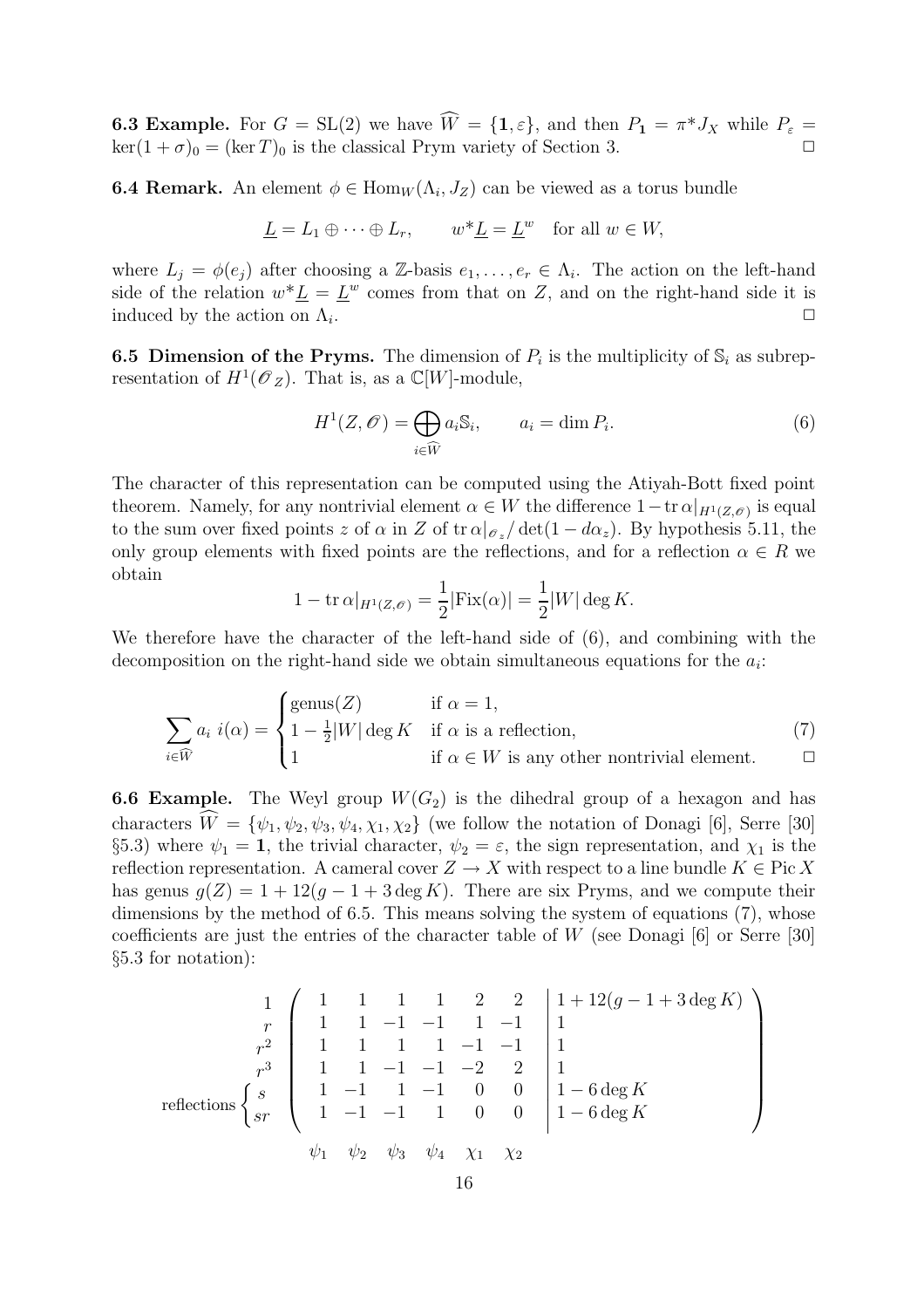Solving this system yields at once:

$$
\begin{array}{ll}\ni \in \widehat{W} & \dim P_i \\
\psi_1 = 1 & g \\
\psi_2 = \varepsilon & g - 1 + 6 \deg K \\
\psi_3, \psi_4 & g - 1 + 3 \deg K \\
\chi_1, \chi_2 & 2g - 2 + 6 \deg K\n\end{array} \square
$$

The following general dimension formula (Theorem 6.7) is proved in Oxbury-Pauly [25]. The notation is the following. A reflection  $\alpha \in R$ , if it acts nontrivially in  $\Lambda_i$ , acts as an involution, and the dimension of its −1 eigenspace depends only on its conjugacy class in W. If we write  $R = \coprod_{j=1}^{c} R_j$  for the partition of R into conjugacy classes, then for  $j = 1, \ldots, c$  we let

 $\dim_{j}^{-} \Lambda_{i} =$  dimension of the  $(-1)$ -eigenspace of a reflection  $\alpha \in R_{j}$ .

Thus dim  $\Lambda_i - 2 \dim_j^-\Lambda_i = i(\alpha)$  for  $\alpha \in R_j$ .

**6.7 Theorem.** If Z is connected then for each nontrivial character  $i \in \widehat{W}$  the corresponding Prym variety has dimension

$$
\dim P_i = (g-1)\dim \Lambda_i + \deg K \sum_{j=1}^c \dim_j^-\Lambda_i |R_j|.
$$

**6.8 Corollary.** (Scognamillo [29].) Suppose that G is semisimple,  $K = \omega_X$  is the canonical line bundle and  $\Lambda_i = \Lambda$  is the weight lattice. Then

$$
\dim P_i = \dim M_X(G).
$$

*Proof.* For each j we have  $\dim_{\bar{j}} \Lambda = 1$  and so  $\dim P_{\Lambda} = \text{rk } G(g-1) + (2g-2)|R| =$  $(g-1)$  dim G, which is the dimension of  $M_X(G)$  by Theorem 1.2.

6.9 Subcovers. Now consider factorisations



where  $H \subset W$  is a subgroup of W. Then we have an injection  $\pi^* : J_Y \hookrightarrow J_Z$ , and the isogeny decomposition restricts to

$$
J_Y \sim \prod_{i \in \widehat{W}} \Lambda_i^H \otimes_{\mathbb{Z}} P_i,
$$

where  $\Lambda_i^H$  denotes the H-invariant part of  $\Lambda_i$ . In particular, if H is our favourite subgroup  $H = \text{Stab}(\lambda)$  where  $\lambda$  is a weight, then  $\Lambda^H \neq 0$  (since it contains  $\lambda$ ). So in this case the Prym variety corresponding to the weight lattice occurs in the decomposition; it is called the *distinguished Prym variety* and we denote it  $P_{\Lambda}$ :

$$
P_{\Lambda} = \text{Hom}_W(\Lambda, J_Z)_0. \qquad \qquad \Box
$$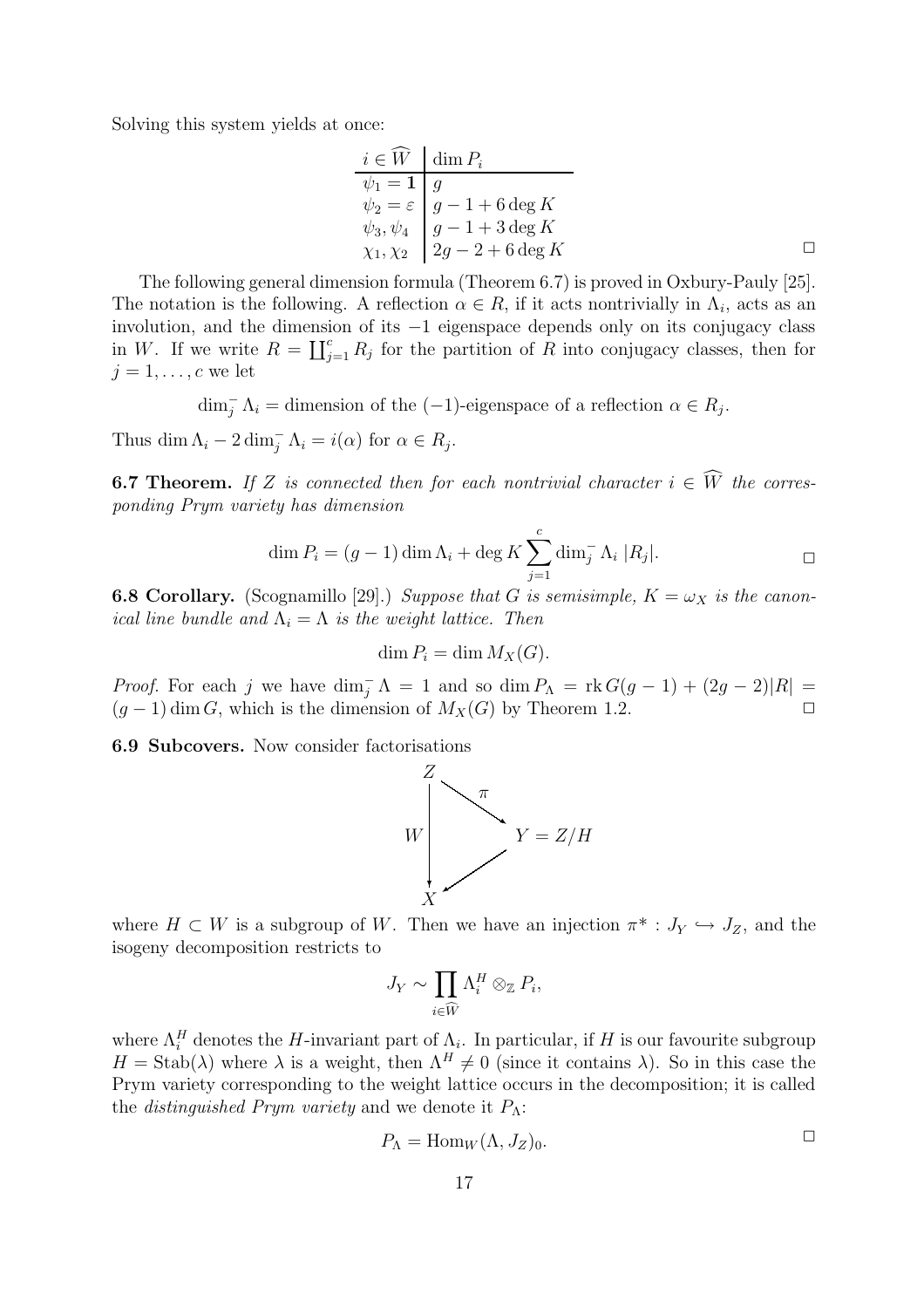**6.10 Remark.** The dimension of  $\Lambda_i^H$  is the multiplicity of 1 in  $\Lambda_i$  (for H);

$$
\dim \Lambda_i^H = \text{mult}(\mathbf{1}, \Lambda_i)_H = \text{mult}(\Lambda_i, \mathbf{1}_H^W)_W
$$

by Frobenius reciprocity—here  $\mathbf{1}_{H}^{W}$  denotes the representation of W induced by the trivial representation of  $H$ . Hence:

$$
\begin{Bmatrix} \text{isogeny decomposition} \\ \text{of the Jacobian } J_Y \end{Bmatrix} \Longleftrightarrow \begin{Bmatrix} \mathbb{Z}[W]\text{-decomposition of the} \\ \text{induced representation } \mathbf{1}_H^W \end{Bmatrix} \qquad \qquad \Box
$$

Combining this isogeny decomposition of  $J<sub>Y</sub>$  with the dimension formula 6.7, we obtain the following genus formula for quotients of the cameral curve.

**6.11 Corollary.** For any subgroup  $H \lt W$  the quotient curve  $Z/H$  has genus:

$$
g(Z/H) = 1 + (g-1)|W/H| + \deg K \sum_{j=1}^{c} |R_j| \dim_j^-(\mathbf{1}_H^W),
$$

where  $\dim_{j}^{-}$  is the dimension of the  $(-1)$ -eigenspace of a reflection in conjugacy class  $R_j$ .  $\Box$ 

**6.12 Example.** Let  $G = SL(n)$ , and let's return to Example 5.15. Recall that  $\lambda =$  $\varepsilon_1 = \frac{1}{n}$  $\frac{1}{n}(n-1,-1,\ldots,-1) \in \Lambda$  is a weight of the standard representation  $\mathbb{C}^n$ , and that  $H := \text{Stab}(\lambda) = S_{n-1}$ . Thus the induced representation  $\mathbf{1}_{H}^{W}$ , given by the action of  $S_n$  on cosets of H, is just the permutation representation on  $\mathbb{Z}^n$ . The diagonal vector  $(1,\ldots,1)$ is invariant, as is the linear condition  $x_1 + \cdots + x_n = 0$ . Hence

$$
\mathbf{1}_{H}^{W}=\mathbf{1}\oplus\Lambda.
$$

Accordingly the Jacobian of  $Y \stackrel{n:1}{\longrightarrow} X$  has isogeny decomposition  $J_Y \sim P_1 + P_\Lambda$  where  $P_1$  is the Jacobian of X, and  $P_\Lambda$  is the distinguished Prym. But by definition this is the identity component of

$$
\text{Hom}_W(\Lambda, J_Z) = \{ \underline{L} = (L_1, L_2, \dots, L_n) \mid L_1 \otimes \dots \otimes L_n = \mathcal{O}_Z \text{ and } w^* \underline{L} = \underline{L}^w \text{ for all } w \in S_n \} \subset (J_Z)^n.
$$

Evaluation of  $\underline{L}$  at  $\lambda = \varepsilon_1$  gives a line bundle  $L := L_1^{n-1} \otimes L_2^{-1} \otimes \cdots \otimes L_n^{-1}$  which is invariant under the action of  $H$  and therefore descends to a line bundle on  $Y$ . By construction this line bundle is in the image of  $\frac{1}{n}(n-T)$  where T is the trace correspondence on  $J_Y$ . Hence

$$
P_{\Lambda} = \text{im}(n - T) = (\ker T)_0 = \text{Prym}(Y/X),
$$

the Prym variety in the sense of Section 3.7.  $\Box$ 

6.13 Evaluations and correspondences. As illustrated in this example, the isogeny from  $P_{\Lambda} \subset \text{Hom}_W(\Lambda, J_Z)$  to an abelian subvariety in  $J_Y$ , where  $Y = Z/\text{Stab}(\lambda)$ , is given by the natural evaluation map  $ev_{\lambda} : \phi \mapsto \phi(\lambda) \in Pic Z$ . By construction this line bundle is invariant under Stab( $\lambda$ ) and therefore lies in the image of  $J_Y$  in  $J_Z$ . In Example 6.12 the evaluation map was injective and its image was the image of a correspondence  $n-T$ :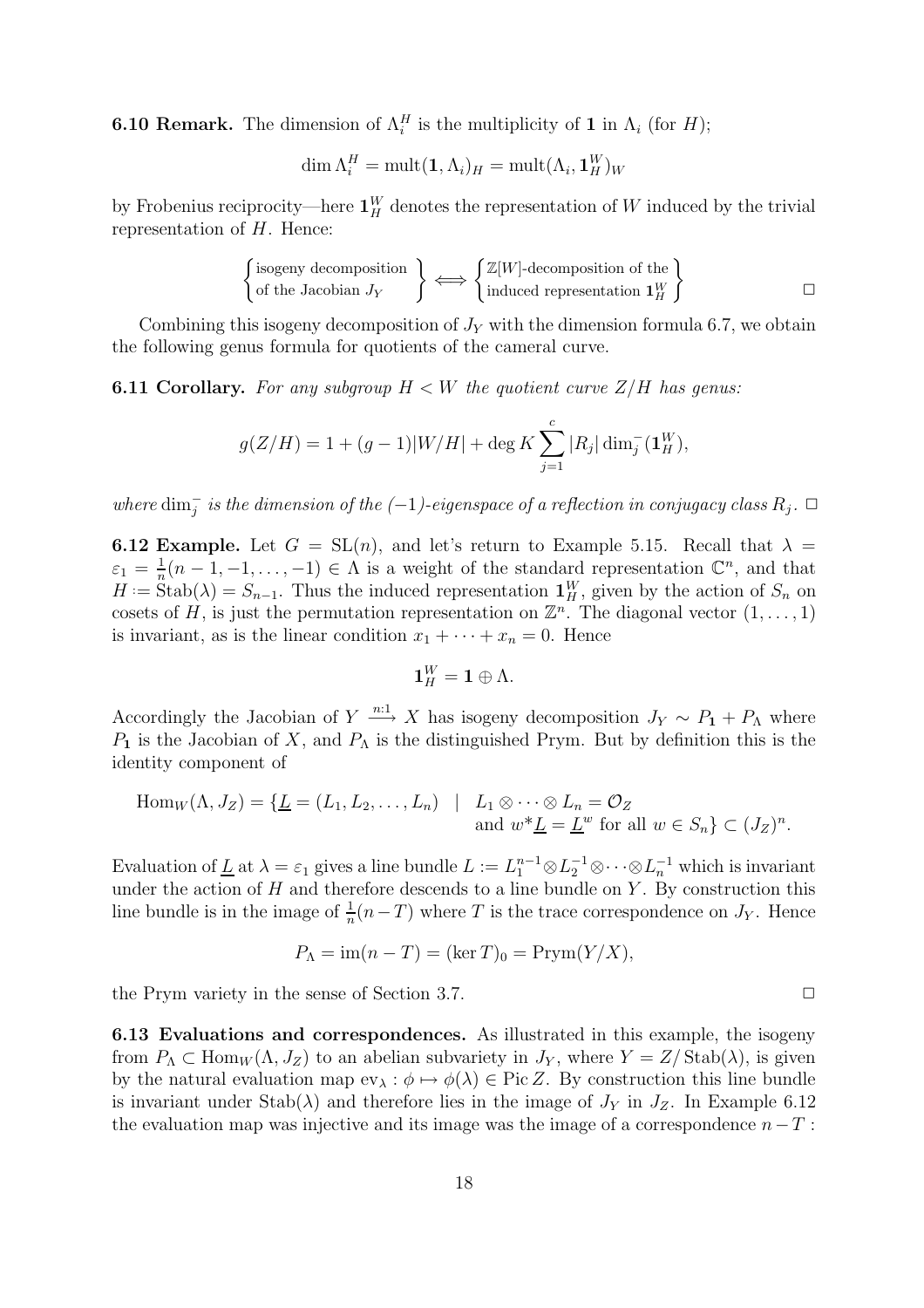$J_Y \rightarrow J_Y$ . In general, the image and kernel of  $ev_\lambda$  are described by the next proposition (see Donagi [6] or Oxbury-Pauly [25]).

First, consider the group ring element

$$
C_{\lambda} = \sum_{w \in W} \langle \lambda | w \lambda \rangle w \in \mathbb{Q}[W],
$$

where  $\langle \cdot | \cdot \rangle$  is the Killing form on  $\Lambda$ . This element projects the regular representation  $\mathbb{Q}[W]$  onto  $\lambda \otimes \mathbb{S}$  and therefore projects  $J_Z$  onto the image of  $P_{\Lambda}$  under the evaluation map ev<sub> $\lambda$ </sub>. This projection is determined by the (Q-valued) correspondence on Z, which descends to Y as

$$
C_{\lambda}: y \mapsto \sum_{w \in W/\operatorname{Stab}(\lambda)} \langle \lambda | w \lambda \rangle y^{w}.
$$

Second, consider the quotient  $\Lambda/\mathbb{Z}[W]\lambda$ , let  $e \in \mathbb{N}$  be its exponent, and  $J_Z[e]$  the group of e-torsion points in the Jacobian of Z.

**6.14 Proposition.** The evaluation map  $ev_{\lambda}: P_{\Lambda} \to J_Z$  has the following properties.

- (i) ker  $ev_{\lambda} \cong Hom_W(\Lambda/\mathbb{Z}[W]\lambda, J_Z[e])$ . In particular,  $ev_{\lambda}$  is injective if  $\Lambda = \mathbb{Z}[W]\lambda$ .
- (ii) im ev<sub> $\lambda$ </sub> is equal to the image of the correspondence  $C = C_{\lambda} : J_Y \to J_Y \subset J_Z$ .
- (iii) If  $\lambda$  is a weight of a (quasi)minuscule representation V of G then the correspondence C on Y satisfies

$$
C^2 = d_V C
$$

where  $d_V$  is the Dynkin index of the representation.

**6.15 Example.** In the situation of Example 6.12, the weight lattice is  $\Lambda = \mathbb{Z}[W]\lambda$ , so  $ev_{\lambda}: P_{\Lambda} \hookrightarrow J_Y$ . The (Q-valued) correspondence is  $C = (1 - \frac{1}{n})$  $\frac{1}{n}T$ , and this satisfies  $C^2 = C$ , where  $d_V = 1$  is the Dynkin index of the standard representation of SL(n).  $\Box$ 

## 7 Abelianisation

We can now describe the rational map  $P_\Lambda \dashrightarrow M_X(G)$ . In order to simplify the discussion we will assume  $Z \to X$  is unramified. Note that this is equivalent to the condition deg K = 0. More generally one should modify the definition of  $\text{Hom}_W(\Lambda, Z)$  using the ramification divisor of  $Z \to X$ . (See Donagi [7].)

Suppose that  $\underline{L} \in P_{\Lambda}$  is a W-equivariant T-bundle on Z, and consider the composition

$$
F_{\underline{L}}: \underline{L} \xrightarrow{\,T\,} Z \xrightarrow{\,W\,} X.
$$

The labels on the maps indicate that they are principal  $T$  and  $W$ -bundles, respectively. (Note that this requires  $Z$  to be unramified over  $X$ .) The composition is an  $N$ -bundle, where  $N$  is some extension of  $W$  by  $T$ ,

$$
1 \to T \to N \to W \to 1.
$$

In other words we have a natural map

$$
\mathrm{Hom}_W(\Lambda, J_Z) \longrightarrow H^2(W, T),
$$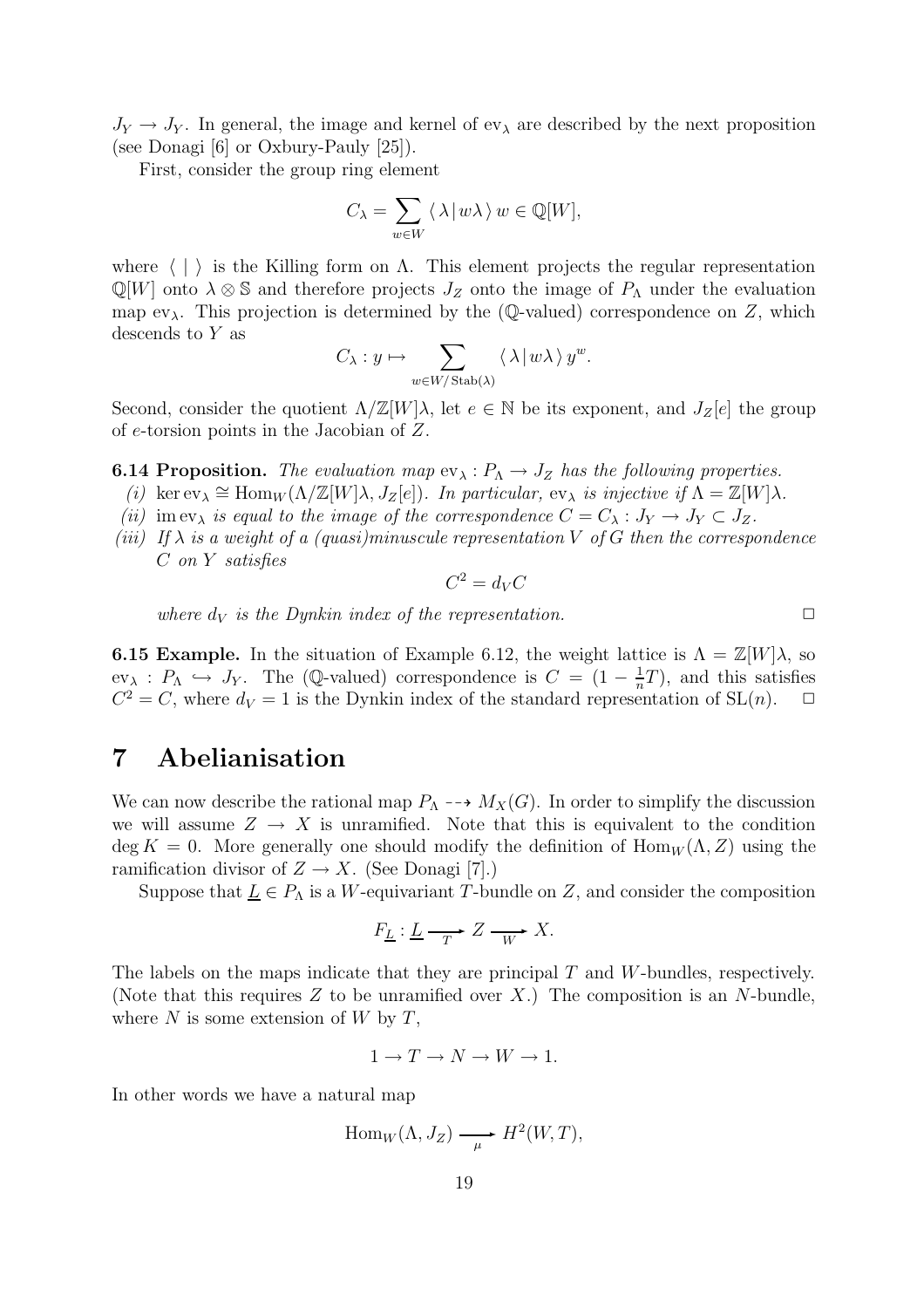where  $H^2(W,T)$  is the group classifying extensions as above. Of course, this group has a distinguished element  $[n] \in H^2(W,T)$  which represents the normaliser  $N(T) \subset G$  of T.

7.1 Example. In the  $G = SL(2)$  case of Example 6.1,  $\text{Hom}_W(\Lambda, J_Z) = \{L \in J_Z \mid \sigma^* L =$  $L^{-1}$ } has four connected components mapping onto the group  $H^2(W,T) = H^2(\mathbb{Z}_2, \mathbb{C}^*)$  $\mathbb{Z}_2$ . The trivial element represents the group

$$
O(2) = \langle \mathbb{C}^*, \sigma \mid \sigma^2 = 1, \ \sigma z = z^{-1} \sigma \text{ for } z \in \mathbb{C}^* \rangle,
$$

and its preimage under  $\mu$  is  $Nm^{-1}(\mathcal{O}_X) = \ker T \subset J_Z$ . The nontrivial element of  $H^2(W,T)$ represents the group

$$
Pin(2) = \langle \mathbb{C}^*, \tau \mid \tau^2 = -1, \ \tau z = z^{-1} \tau \text{ for } z \in \mathbb{C}^* \rangle,
$$

which is isomorphic to the subgroup of  $SL(2) = Spin(3)$  (double covering  $O(2) \subset SO(3)$ ) consisting of matrices

$$
\left(\begin{array}{cc}z & \\ & z^{-1}\end{array}\right), \quad \left(\begin{array}{cc} & z \\ -z^{-1} & \end{array}\right).
$$

This subgroup is the normaliser of  $T \text{ }\subset \text{ Spin}(3) = \text{SL}(2)$ . The preimage under  $\mu$  of the nontrivial element of  $H^2(W,T)$ , from which direct image gives  $SL(2)$  bundles, is  $\text{Nm}^{-1}(\eta) = T^{-1}(\eta) \subset J_Z$  where  $\eta \in J_X[2]$  corresponds to the double cover  $Z \stackrel{2:1}{\longrightarrow} X$ (defined by  $\pi_* \mathcal{O}_Z = \mathcal{O}_X \oplus \eta$ ). Note that this is consistent with relation (3) in Section 4.  $\Box$ 

Up to now we have, for convenience defined  $P_{\Lambda} \subset \text{Hom}_W(\Lambda, J_Z)$  to be the connected component containing the identity. However, it is clearly more correct to define it, as in the above example, to be the component(s) which map via  $\mu$  to the element [n]. Then we obtain a rational map (of course, one needs to show that a general element  $\underline{L} \in P_{\Lambda}$  gives a semistable bundle)

$$
P_{\Lambda} \to M_X(N(T)) \subset M_X(G).
$$

One can also describe this map in terms of vector bundles.  $\underline{L}$  is a principal T-bundle on Z, and given a weight  $\lambda \in \Lambda$ , or equivalently a character  $e^{2\pi i \lambda} : T \to \mathbb{C}^*$ , we can construct a line bundle

$$
\lambda(\underline{L}):=\underline{L}\times_{\lambda}\mathbb{C}\ \in \operatorname{Pic}Z.
$$

This line bundle descends to the quotient  $Y = Z/\text{Stab}(\lambda)$ , and we shall view  $\lambda(\underline{L})$  as an element of  $Pic Y$ .

**7.2 Proposition.** Suppose  $\lambda \in \Lambda$  is a weight of a minuscule representation V of G, and let  $\underline{L} \in P_{\Lambda}$ . Then

$$
\pi_*\lambda(\underline{L}) = F_{\underline{L}}(V),
$$

where  $\pi : Y = Z / \text{Stab}(\lambda) \to X$ .

*Proof.* We consider the pull-back  $\pi_Z^* F_L$  via  $\pi_Z : Z \to X$ . By definition of  $F_L$ , this pullback is a principal T-bundle. Under the action of T the representation  $V$  decomposes into 1-dimensional eigenspaces

$$
V = \bigoplus_{\mu \in \mathfrak{X}(V)} V_{\mu} = \bigoplus_{\mu \in W\lambda} V_{\mu}
$$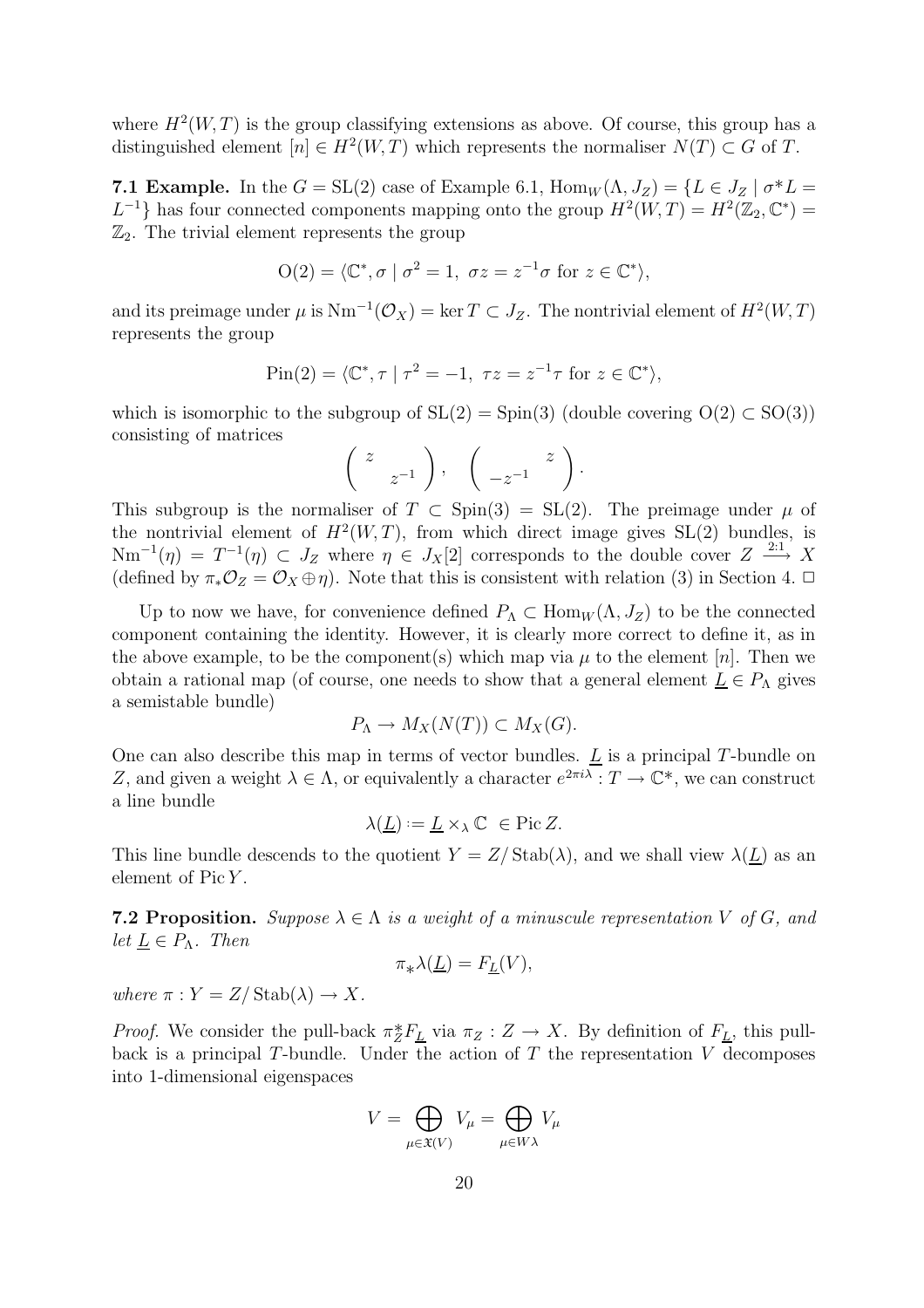and hence the vector bundle  $\pi_Z^* F_{\underline{L}}(V)$  splits into line bundles

$$
\pi_Z^* F_{\underline{L}}(V) = \bigoplus_{\mu \in W\lambda} V_{\mu}.
$$

The line bundles  $V_{\mu}$  are conjugate under the W-action (by W-equivariance of  $\underline{L} \rightarrow Z$ ) to  $V_{\lambda} = \lambda(\underline{L})$ , and hence

$$
\pi^*_ZF_{\underline{L}}(V)=\bigoplus_{w\in W/\operatorname{Stab}\lambda}w^*(\lambda(\underline{L})).
$$

Since Z is étale over X, this is equivalent to the proposition.  $\Box$ 

7.3 Abelianisation by Hitchin Pryms. In the ramified case deg  $K > 0$  it is still possible to construct a rational map  $P_{\Lambda} \dashrightarrow M_X(G)$ , but this requires 'twisting' the definition of  $P_\Lambda$  (see [7]). We will just describe here two examples where, using the Hitchin Prym coming from  $K = \omega_X$ , this abelianisation can be used along the same lines as for Theorem 4.1.

**7.4 Example.** Let  $G = Spin(2n)$ . We will interpret the Verlinde number  $4^g$  in Table 2.5.

The weight lattice  $\Lambda$  is contained in  $\frac{1}{2}\mathbb{Z}^n$  with the standard inner product, spanned by  $\mathbb{Z}^n$  and the vector  $\frac{1}{2}(1,\ldots,1)$ . (See Fulton-Harris [11] §19.2 or Adams [1], Chapter 4.) The Weyl group is the semidirect product

$$
W = \mathbb{Z}_2^{n-1} \rtimes S_n
$$

where  $\mathbb{Z}_2^{n-1}$  is a normal subgroup acting by even numbers of sign changes, and  $S_n$  permutes the coordinates. The set of weights  $\mathfrak{X}(\mathbb{C}^{2n})$  of the standard orthogonal representation is the orbit of  $\lambda = (1, 0, \ldots, 0)$ , of order  $2n$ . We let  $H = \text{Stab}(\lambda)$  and  $\widetilde{Y} = Z/\text{Stab}(\lambda) \stackrel{2n:1}{\longrightarrow} X$ . Then the isogeny decomposition of the Jacobian  $J<sub>Y</sub>$  corresponds to the  $\mathbb{Z}[W]$ -module decomposition of the induced representation

$$
\mathbf{1}_{H}^{W}=\mathbf{1}\oplus \mathbb{Z}^{n-1}\oplus \Lambda .
$$

This decomposition can be seen as follows.  $\mathbf{1}_H^W$  has a basis  $\alpha_1, \ldots, \alpha_n, \beta_1, \ldots, \beta_n$  where the  $\alpha_j$  are cosets corresponding to the  $S_n$ -orbit of  $\lambda$  and the  $\beta_j$  correspond to the  $S_n$ -orbit of  $-\lambda$ . Under the W-action  $\mathbf{1}_{H}^{W}$  has a trivial 1 summand spanned by  $\sum(\alpha_{j}+\beta_{j})$ , a summand  $\mathbf{1} \oplus \mathbb{Z}^{n-1}$  spanned by  $\alpha_1 + \beta_1, \ldots, \alpha_n + \beta_n$  (so  $\mathbb{Z}^{n-1}$  is isomorphic to the weight lattice of SL(n)), and a summand  $\Lambda$  spanned by  $\alpha_1 - \beta_1, \ldots, \alpha_n - \beta_n$ , isomorphic as a  $\mathbb{Z}[W]$ -module to the weight lattice. Hence 6.10 implies that (up to isogeny) we get

$$
J_Y = P_1 \times P_{\mathbb{Z}^{n-1}} \times P_{\Lambda}.
$$

On the other hand, the natural involution on the orbit  $\mathfrak{X}(\mathbb{C}^n)$  induces a fixed-point-free involution on the curve  $Y$  so that the map to  $X$  factorises as:

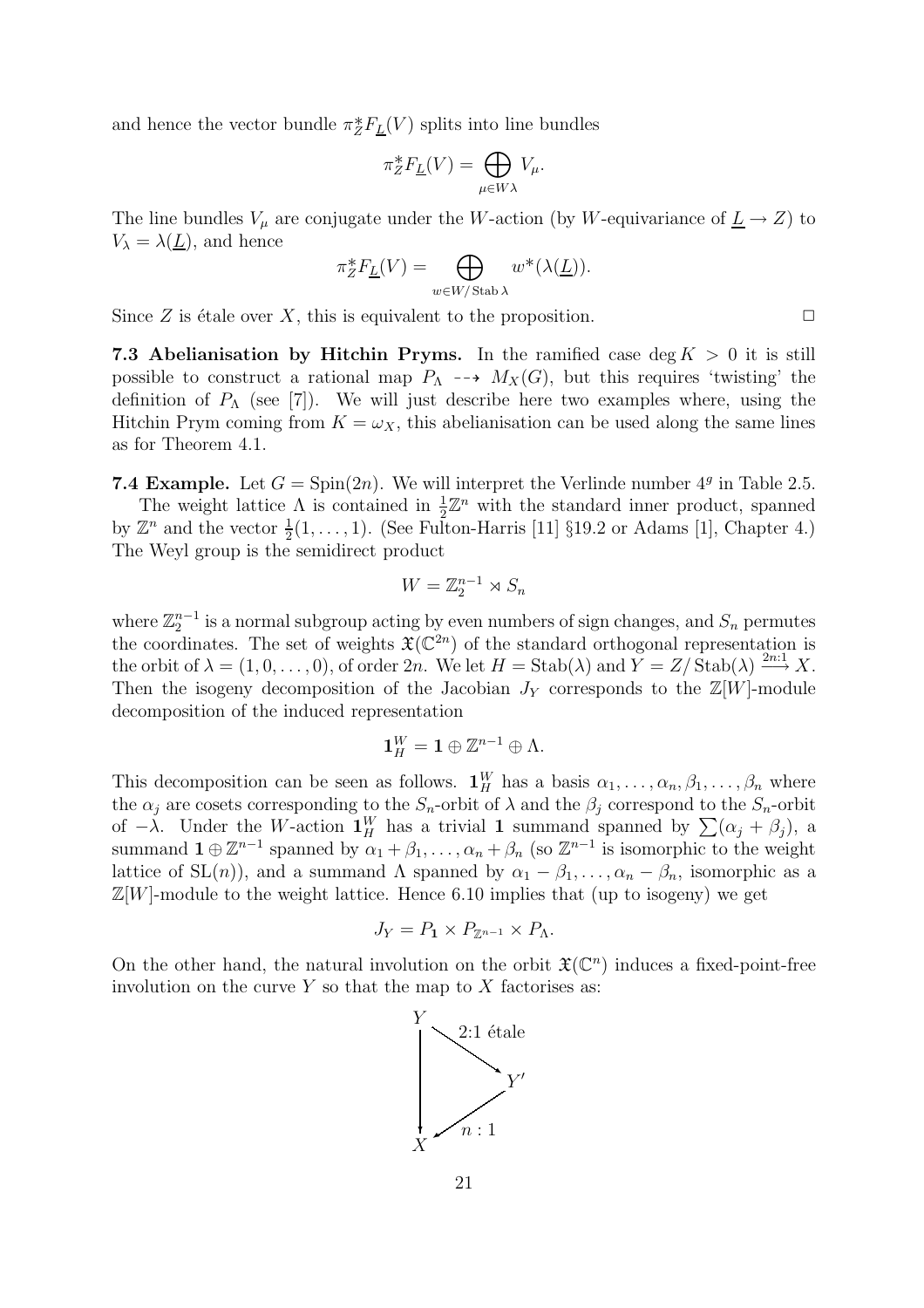One can check that while  $P_1$  is the Jacobian of X,  $P_{\mathbb{Z}^{n-1}}$  is the Prym variety Prym $(Y'/X)$ . To see that  $P_{\Lambda} = \text{Prym}(Y/Y')$ , consider the correspondence  $C = C_{\lambda}$  on Y (Proposition 6.14). This is defined by the group-ring element

$$
C = \sum_{w \in W / \operatorname{Stab}(\lambda)} \left\langle \, \lambda \, | \, w \lambda \, \right\rangle w = 1 - \sigma
$$

where  $\sigma \in W$  is the involution  $\lambda \leftrightarrow -\lambda$ . (All other orbit vectors are orthogonal to  $\lambda$ .) But  $\sigma$  acts on Y as the sheet-interchange over Y', and hence by Proposition 6.14 (ii) we have

$$
\operatorname{ev}_{\lambda} P_{\Lambda} = \operatorname{im}(1 - \sigma) = \operatorname{Prym}(Y/Y') \subset J_Y.
$$

Note, incidentally, that  $C^2 = 2C$ , and that  $d_V = 2$  is the Dynkin index of the standard representation—as it should be by Proposition 6.14 (iii).

The evaluation map  $ev_\lambda$  is in this case not an isomorphism. This is because  $\Lambda/\mathbb{Z}[W]\lambda \cong$  $\mathbb{Z}_2$  (with trivial W-action), so that by Proposition 6.14 (i) the kernel of  $ev_\lambda$  is isomorphic to  $J_X[2]$ , the group of 2-torsion points in the Jacobian of X. We therefore arrive at a diagram:

$$
P_{\Lambda} \xrightarrow{J_X[2]} \text{Prym}(Y/Y') \subset J_Y
$$
  

$$
\downarrow
$$
  

$$
M_X(\text{Spin}(2n))
$$

By the projection formula, as in the proof of Theorem 4.1, the theta line bundle  $\Theta(\mathbb{C}^{2n}) =$  $\mathscr{L}^2$  on the moduli space  $M_X(\text{Spin}(2n))$  pulls back to ev<sub> $\lambda^* \Theta_Y$ </sub>. But the fact that  $Y \to Y'$ is étale implies that

$$
\Theta_Y|_{\rm Prym} = 2\Xi
$$

where  $\Xi$  is a principal polarisation on  $\text{Prym}(Y/Y')$ . (This is a consequence of Corollary 3.4 and the remark following.) Moreover, it is an exercise using the theory of Section 3.1 that the principal polarisation  $\Xi$  pulls back under the isogeny ev<sub> $\lambda$ </sub>, given that the kernel is  $J_X[2]$ , to a polarisation of type  $(1, \ldots, 1, 4, \ldots, 4)$  (where 4 appears q times) on  $P_\Lambda$ .

In conclusion, then, pull-back of sections under the direct image map defines an injective linear map

$$
H^0(M_X(\text{Spin}(2n)), \mathscr{L}) \longrightarrow H^0(P_{\Lambda}, \text{ev}_{\lambda}^* \Xi) \cong \mathbb{C}^{4^g}.
$$

By the Verlinde formula the first space also has dimension  $4<sup>g</sup>$ , and so the map is an  $\Box$  isomorphism.

**7.5 Example.** Let  $G = E_6$ . The Verlinde number in Table 2.5 is  $3<sup>g</sup>$  in this case. We return to the set-up of Example 5.16.

The weight lattice  $\Lambda$  is isomorphic to the primitive cohomology in  $H^2(S, \mathbb{Z})$  of a generic cubic surface  $S \subset \mathbb{P}^3$  equipped with the intersection form, and under this isomorphism the set of weights  $\mathfrak{X}(\mathbb{C}^{27})$  of the standard representation becomes identified with the Weyl group orbit of the class  $\lambda \in \Lambda$  of a line  $\ell \subset S$ . Let  $H := \text{Stab}(\lambda)$ . Then Donagi [6] checks that the induced representation  $\mathbf{1}_H^W$  decomposes as

$$
\mathbf{1}_{H}^{W}=\mathbf{1}\oplus U\oplus\Lambda,
$$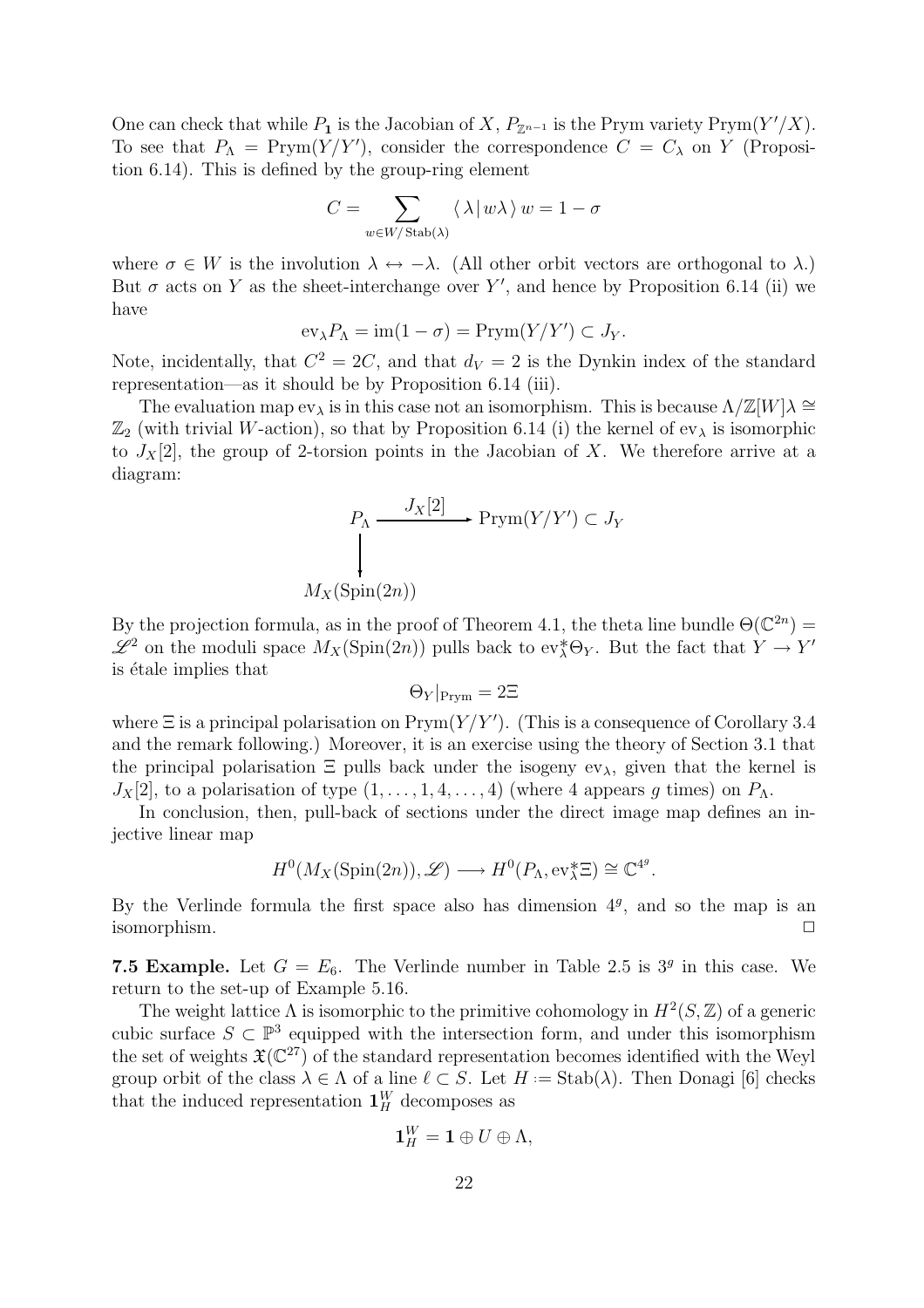where dim  $U = 20$  and (the weight lattice) dim  $\Lambda = 6$ . It follows that up to isogeny we have

$$
J_Y \sim J_X \times P_U \times P_{\Lambda}.
$$

We have a diagram

$$
P_{\Lambda} \longrightarrow P \subset J_{Y}
$$
  
\n
$$
\downarrow
$$
  
\n
$$
M_{X}(E_{6})
$$

The horizontal map is an isomorphism because  $\Lambda = \mathbb{Z}[W]\lambda$ . Its image  $P \subset J_Y$  is defined by a  $\mathbb Q$ -valued correspondence C on Y which can be calculated using the intersection form on Λ, and satisfies

$$
3C = 4 \text{ id} + \text{Skew} - 2 \text{ Inc}
$$

where Inc assigns to  $\ell \subset S$  the 10 incident lines and Skew assigns the 16 skew lines. An exercise is to show that this correspondence satisfies

$$
C^2 = 6 C.
$$

(The Dynkin index is in this case  $d_V = 6$ .) It can be shown, using this relation, that  $\Theta_Y|_P = 6\Xi$  where  $\Xi$  is a polarisation of type  $(1,\ldots,1,3,\ldots,3)$  (g times). On the other hand, the theta line bundle on  $M_X(E_6)$  is  $\Theta(\mathbb{C}^{27}) = \mathscr{L}^6$ , and hence pull-back under the direct image map  $P_{\Lambda} \to M_X(E_6)$  induces an injective linear map

$$
H^0(M_X(E_6), \mathscr{L}) \to H^0(P_\lambda, \Xi).
$$

By the Verlinde formula both spaces have the same dimension  $3<sup>g</sup>$ , and so the map is an  $\Box$  isomorphism.

# References

- [1] J. FRANK ADAMS. *Lectures on exceptional Lie groups*. University of Chicago Press, Chicago, IL, 1996.
- [2] V. BALAJI. Notes on semistable principal bundles.
- [3] ARNAUD BEAUVILLE. Conformal blocks, fusion rules and the Verlinde formula. In Proceedings of the Hirzebruch 65 Conference on Algebraic Geometry (Ramat Gan, 1993), pp. 75–96, Ramat Gan, 1996. Bar-Ilan Univ. (alg-geom/9405001).
- [4] ARNAUD BEAUVILLE, M. S. NARASIMHAN, and S. RAMANAN. Spectral curves and the generalised theta divisor. J. Reine Angew. Math. 398 (1989), 169–179.
- [5] NICOLAS BOURBAKI. Éléments de mathématique. Fasc. XXXIV. Groupes et algèbres de Lie. Chapitre IV: Groupes de Coxeter et systèmes de Tits. Chapitre V: Groupes  $enqendrés par des réflexions. Chapitre VI: systèmes de racines. Hermann, Paris,$ 1968.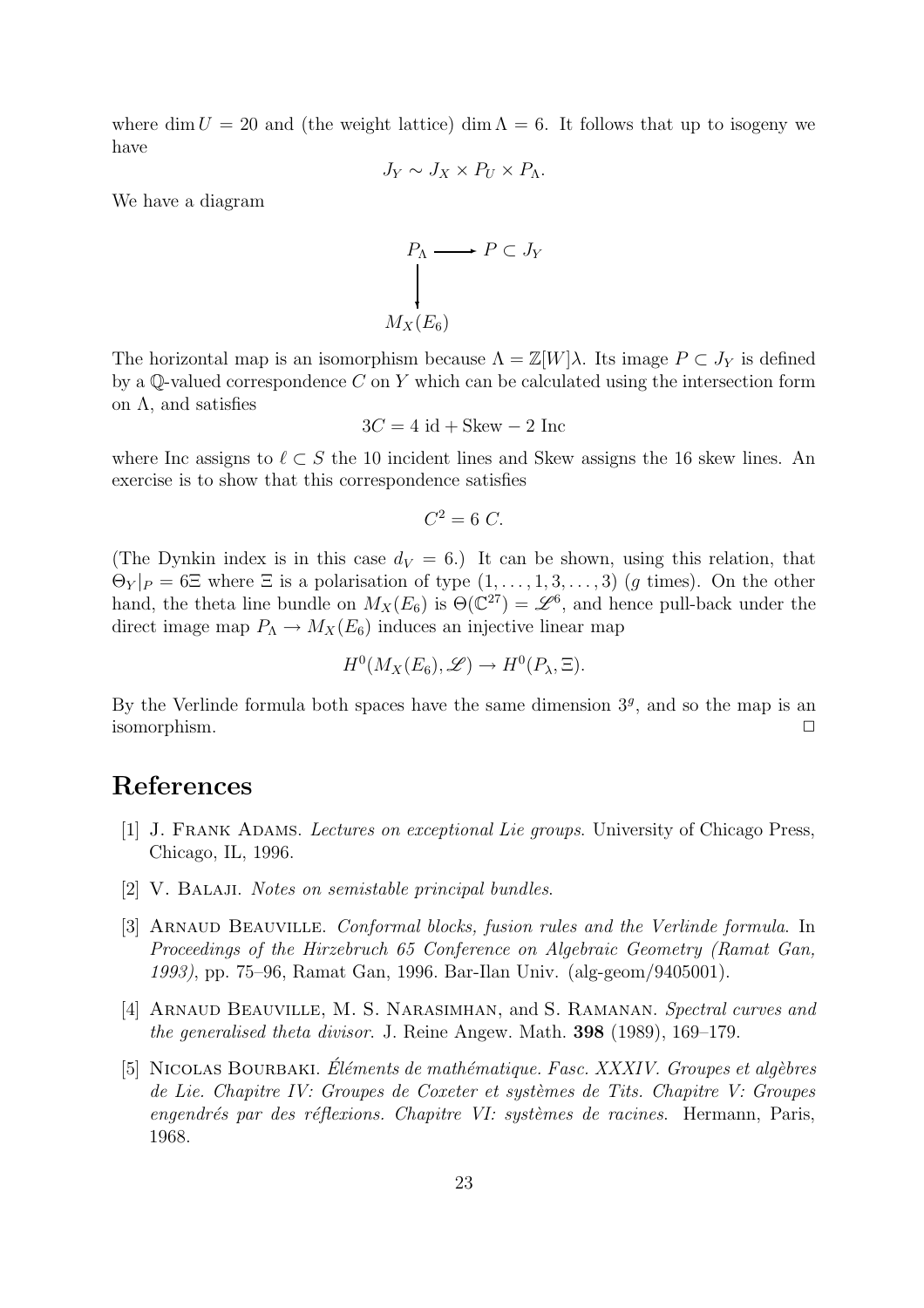- [6] RON DONAGI. *Decomposition of spectral covers.* Journées de Géométrie Algébrique d'Orsay (Orsay, 1992). Astérisque 218 (1993), 145–175.
- [7] Ron Donagi. Spectral covers. In Current topics in complex algebraic geometry (Berkeley, CA, 1992/93), pp. 65–86. Cambridge Univ. Press, Cambridge, 1995. (alggeom/9505009).
- [8] JEAN-MARC DRÉZET and M. S. NARASIMHAN. Groupe de Picard des variétés de modules de fibrés semi-stables sur les courbes algébriques. Invent. Math.  $97$  (1989), 53–94.
- [9] GERD FALTINGS. Stable G-bundles and projective connections. J. Alg. Geom. 2 (1993), 507–568.
- [10] GERD FALTINGS. A proof for the Verlinde formula. J. Alg. Geom.  $3(1994)$ ,  $347-374$ .
- [11] WILLIAM FULTON and JOE HARRIS. Representation Theory, A first course. No. 129 in Graduate Texts in Mathematics. Springer-Verlag, New York, 1991.
- [12] Nigel J. Hitchin. The self-duality equations on a Riemann surface. Proc. London Math. Soc. (3) 55 (1987), 59–126.
- [13] NIGEL J. HITCHIN. *Stable bundles and integrable systems*. Duke Math. J. 54 (1987), 91–114.
- [14] Nigel J. Hitchin. Flat connections and geometric quantization. Comm. Math. Phys. 131 (1990), 347–380.
- [15] Bruce Hunt. The Geometry of some special Arithmetic Quotients. No. 1637 in Lecture Notes in Mathematics. Springer-Verlag, New York, 1996.
- [16] Shoshichi Kobayashi and Katsumi Nomizu. Foundations of Differential Geometry, vol.  $1+2$ . Interscience Publishers, New York, 1963.
- [17] Herbert Lange and Christina Birkenhake. Complex abelian varieties. Springer-Verlag, Berlin, 1992.
- [18] YVES LASZLO and CHRISTOPH SORGER. The line bundles on the moduli of parabolic G-bundles over curves and their sections. Ann. Sci. Ecole Norm. Sup.  $(4)$  30 (1997), 499–525. (alg-geom/9507002).
- [19] Robert Lazarsfeld and A. van de Ven. Topics in the Geometry of Projective  $Space - recent work of F.L. Zak. DMV Seminar Band 4, Birkhäuser 1984.$
- [20] Yuri I. Manin. Cubic Forms: Geometry, Algebra, Arithmetic. North-Holland Mathematical Library, vol 4, North-Holland Publishing Co., Amsterdam, 1974.
- [21] M. S. Narasimhan and S. Ramanan. Moduli of vector bundles on a compact Riemann surface. Ann. of Math. (2) 89 (1969), 14–51.